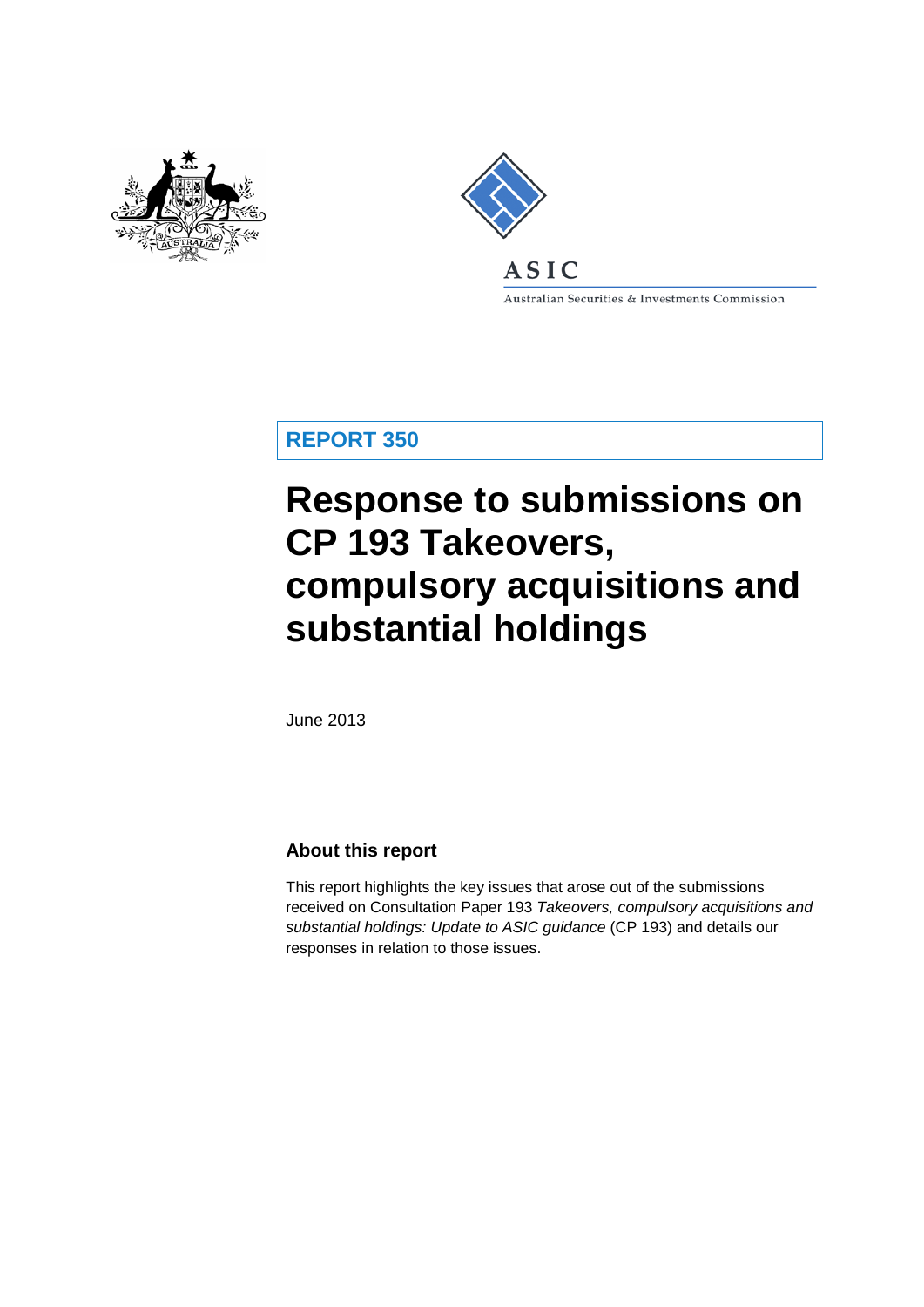#### **About ASIC regulatory documents**

In administering legislation ASIC issues the following types of regulatory documents.

**Consultation papers**: seek feedback from stakeholders on matters ASIC is considering, such as proposed relief or proposed regulatory guidance.

**Regulatory guides**: give guidance to regulated entities by:

- explaining when and how ASIC will exercise specific powers under legislation (primarily the Corporations Act)
- explaining how ASIC interprets the law
- describing the principles underlying ASIC's approach
- giving practical guidance (e.g. describing the steps of a process such as applying for a licence or giving practical examples of how regulated entities may decide to meet their obligations).

**Information sheets**: provide concise guidance on a specific process or compliance issue or an overview of detailed guidance.

**Reports**: describe ASIC compliance or relief activity or the results of a research project.

### **Disclaimer**

This report does not constitute legal advice. We encourage you to seek your own professional advice to find out how the Corporations Act and other applicable laws apply to you, as it is your responsibility to determine your obligations.

This report does not contain ASIC policy. Please see:

- Regulatory Guide 5 *Relevant interests and substantial holding notices* (RG 5);
- Regulatory Guide 6 *Takeovers: Exceptions to the general prohibition*  (RG 6);
- Regulatory Guide 9 *Takeover bids* (RG 9); and
- Regulatory Guide 10 *Compulsory acquisitions and buyouts* (RG 10).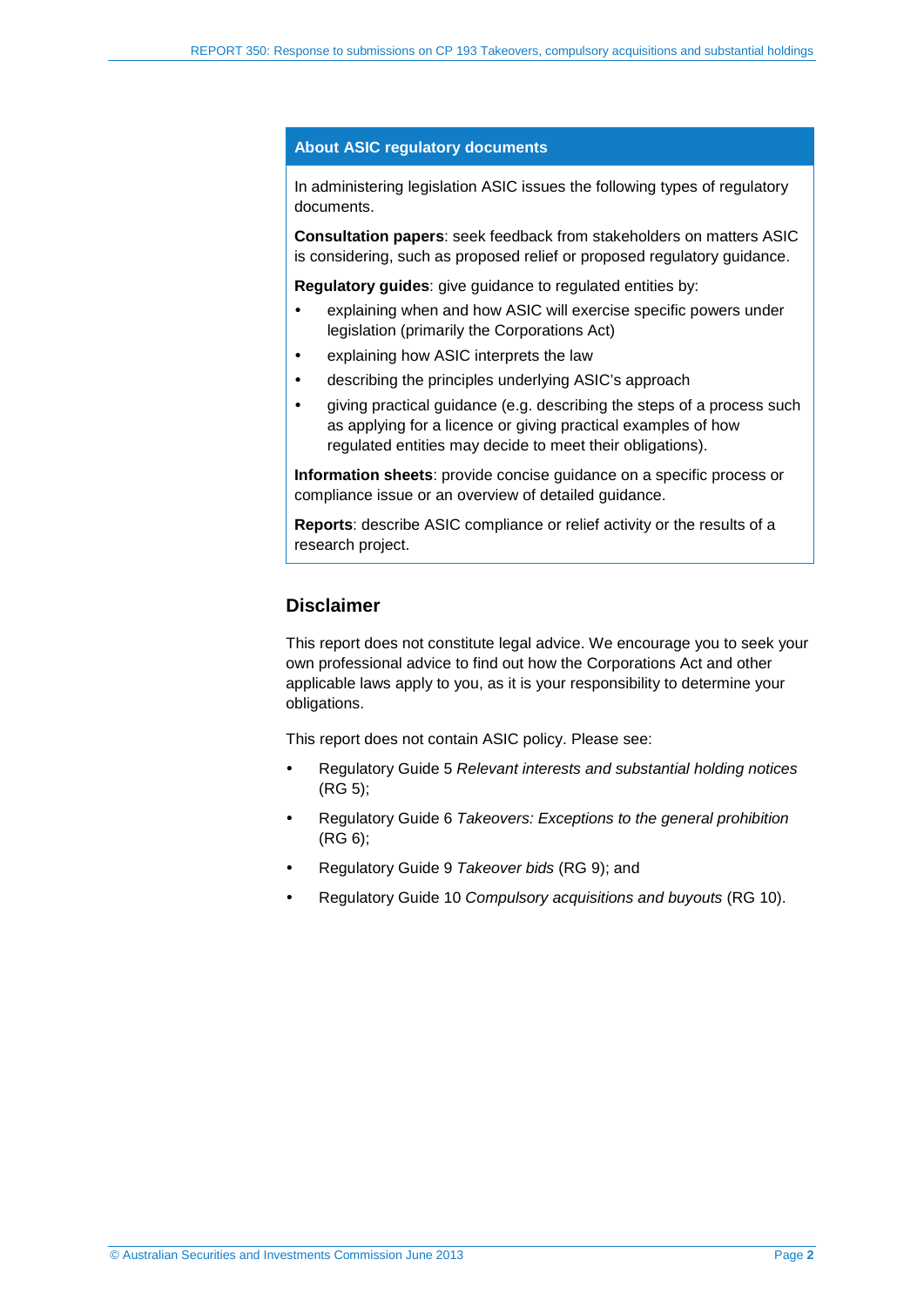## **Contents**

| A |                                                                   |  |
|---|-------------------------------------------------------------------|--|
|   |                                                                   |  |
| B | Relevant interests and substantial holding notices 6              |  |
|   |                                                                   |  |
|   |                                                                   |  |
|   |                                                                   |  |
| C | Takeovers: Exceptions to the general prohibition9                 |  |
|   |                                                                   |  |
|   | Guidance on rights issues and underwriting: Regulatory action 10  |  |
|   |                                                                   |  |
|   | Arrangements not considered underwriting: termination rights12    |  |
| D |                                                                   |  |
|   |                                                                   |  |
|   |                                                                   |  |
|   |                                                                   |  |
|   |                                                                   |  |
|   |                                                                   |  |
|   |                                                                   |  |
|   |                                                                   |  |
|   |                                                                   |  |
|   |                                                                   |  |
| Е |                                                                   |  |
|   |                                                                   |  |
|   |                                                                   |  |
|   | General compulsory acquisition and post-bid buyout of convertible |  |
|   |                                                                   |  |
|   |                                                                   |  |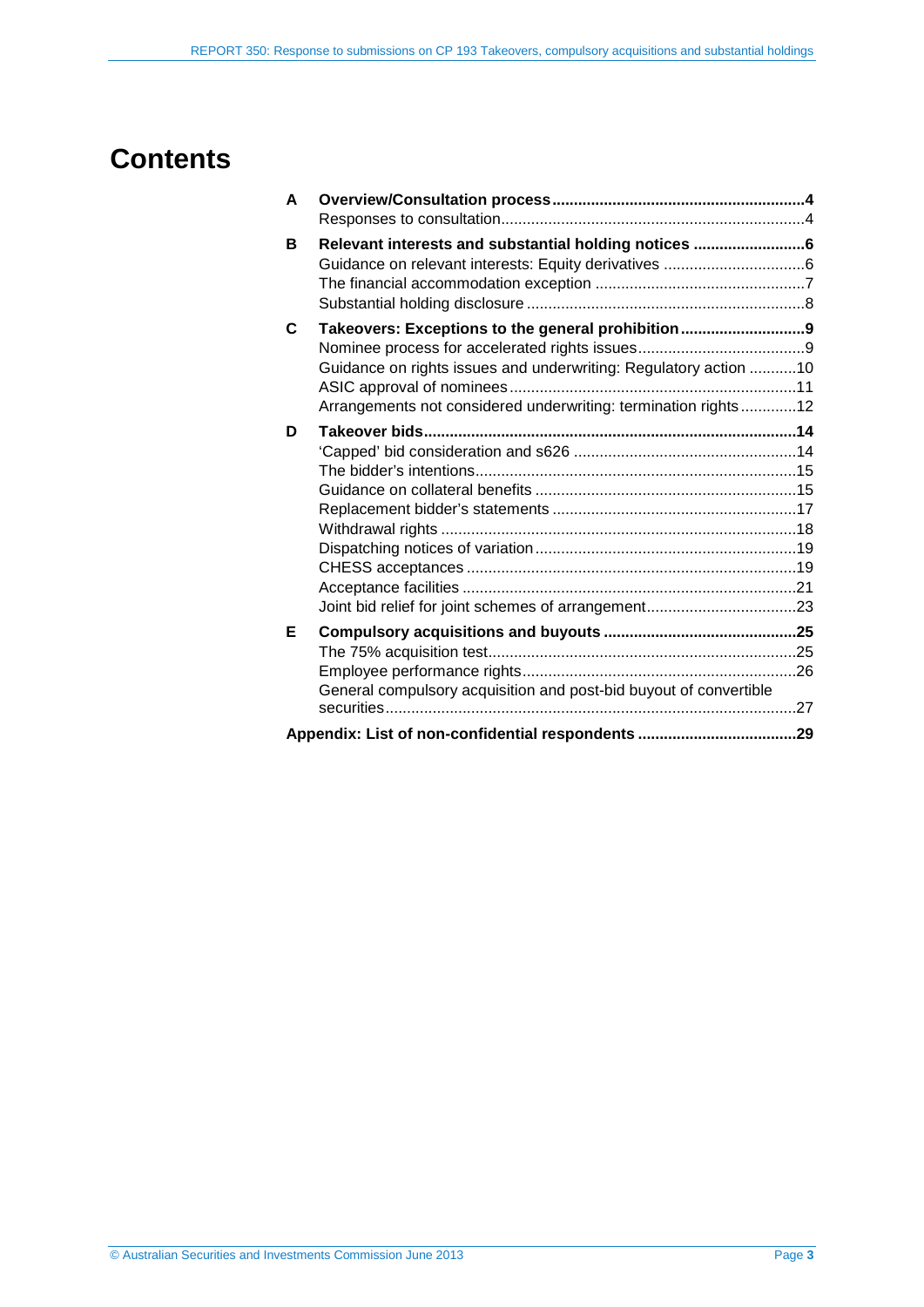## <span id="page-3-0"></span>**A Overview/Consultation process**

- 1 In Consultation Paper 193 *Takeovers, compulsory acquisitions and substantial holdings: Update to ASIC guidance* (CP 193) we consulted on proposals to update and reorganise our guidance on Chs 6–6C of the *Corporations Act 2001* (Corporations Act) by consolidating it into four new regulatory guides on:
	- (a) relevant interests and substantial holding notices;
	- (b) the exceptions to the general prohibition in s606;
	- (c) takeover bids; and
	- (d) compulsory acquisitions and buyouts.
- 2 We also consulted on our proposal to reissue, in conjunction with the release of the new guides, a number of class orders to which the updated guides relate.
- 3 This report highlights the key issues that arose out of the submissions received in relation to CP 193 and our responses to those issues.
- 4 This report is not meant to be a comprehensive summary of all responses received. It is also not meant to be a detailed report on every question from CP 193. We have limited this report to the key issues.
- 5 For a list of the non-confidential respondents to CP 193, see the appendix. Copies of the submissions are on the ASIC website at [www.asic.gov.au/cp](http://www.asic.gov.au/cp) under CP 193.

## <span id="page-3-1"></span>**Responses to consultation**

- 6 We received seven submissions in response to CP 193 from the legal community and other interested parties. We are grateful to respondents for taking the time to send us their comments. We are also grateful to the individuals who provided feedback and discussed specific issues with us prior to, and during, the consultation process.
- 7 All respondents were generally very supportive of our proposal to update and consolidate our guidance.
- 8 Many respondents agreed with the majority of the proposals in CP 193. The matters on which issues were raised, or more detailed comments provided, differed amongst respondents. However, some of the more common issues respondents focused on were:
	- $\bullet$  the reissue of our class order modification to the exception in s609(1), facilitating secondary market trading of secured debt;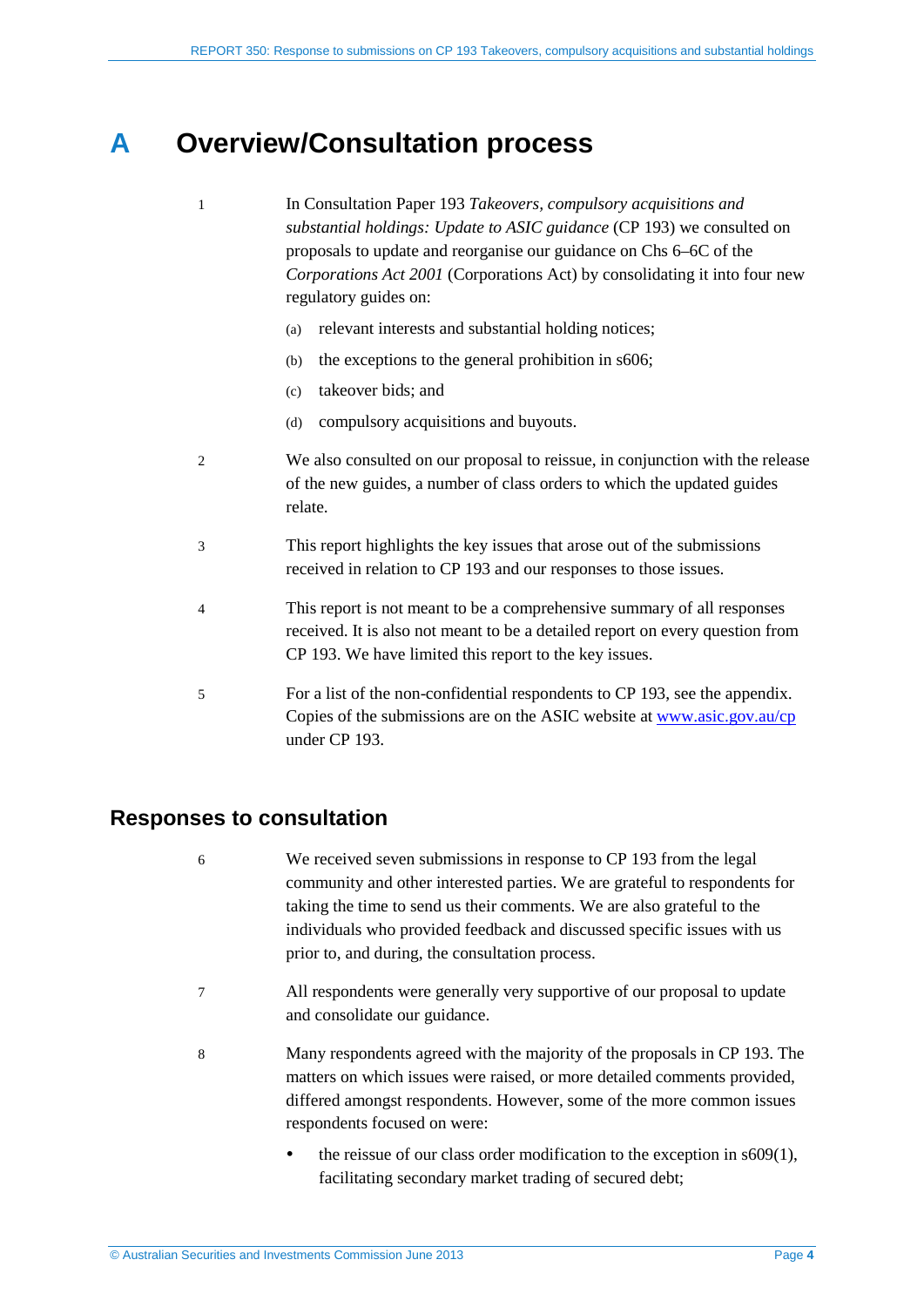- our guidance on the takeovers aspects of rights issues and the exceptions to s606 that apply to underwriting;
- the proposal to limit our class order relief for institutional acceptance facilities to facilities allowing participation only by institutions actually restricted by their investment mandates;
- the extension of our policy on joint bids to schemes;
- the potential for certain employee performance rights to fall outside the ambit of Chs 6 and 6A; and
- technical and/or specific aspects of the takeover and compulsory acquisition provisions and processes that we could provide our interpretation of, or modify by class order, to assist practitioners and other interested parties.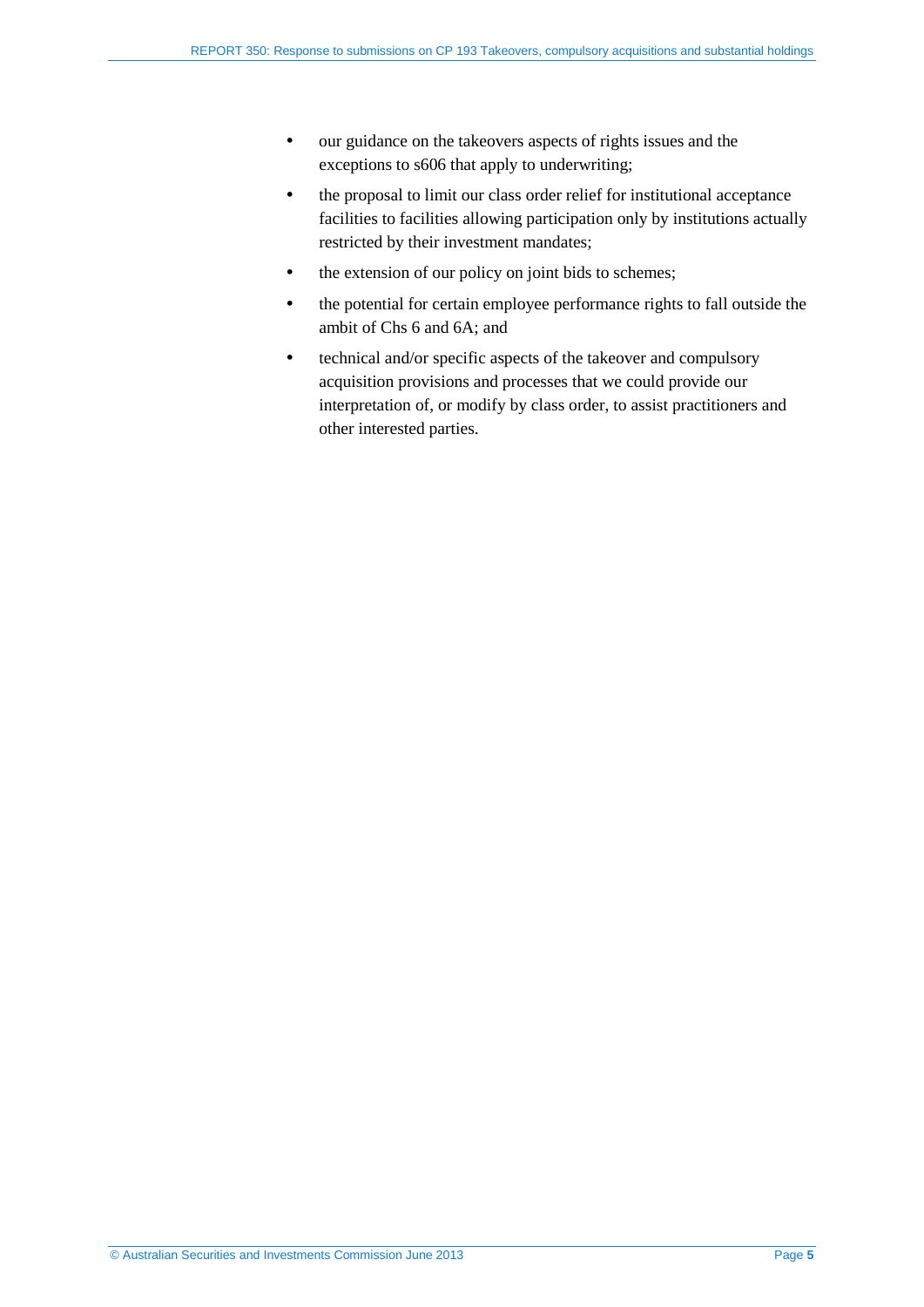## <span id="page-5-0"></span>**B Relevant interests and substantial holding notices**

#### **Key points**

Respondents were generally supportive of our updated guidance on relevant interests and substantial holding notices.

We received feedback suggesting we provide further guidance on certain aspects of our policy, including:

- when a relevant interest may arise from equity derivatives;
- the financial accommodation exception and related class order relief; and
- when a bidder is expected to provide substantial holding information under s671B(1)(c).

## <span id="page-5-1"></span>**Guidance on relevant interests: Equity derivatives**

9 Attachment 1 to CP 193, draft Regulatory Guide 000 *Relevant interests and substantial holding notices*, included guidance on the application of the relevant interest concept and the substantial holding requirements to options and warrants.

<span id="page-5-2"></span>10 We received feedback that we could provide guidance on relevant interests and substantial holding disclosure obligations arising from other equity derivatives, such as cash-settled equity swaps.

#### *ASIC's response*

Our guidance in Regulatory Guide 5 *Relevant interests and substantial holding notices* (RG 5), on exchange traded options and warrants, discusses the relatively standard features of these financial products and (where relevant) the class order relief we have provided.

Given other equity derivatives can vary significantly in their nature and complexity, we have decided not to include further specific guidance in RG 5 on these products at this time.

RG 5 provides some general guidance about relevant interests, which may assist when considering the application of the concept to equity derivatives. However, as noted in CP 193, our guidance on relevant interests is not designed to be an exhaustive discussion of relevant interests. In deciding to limit our discussion to options and warrants, we have tried to ensure our guidance remains accessible to a wide audience, while also seeking to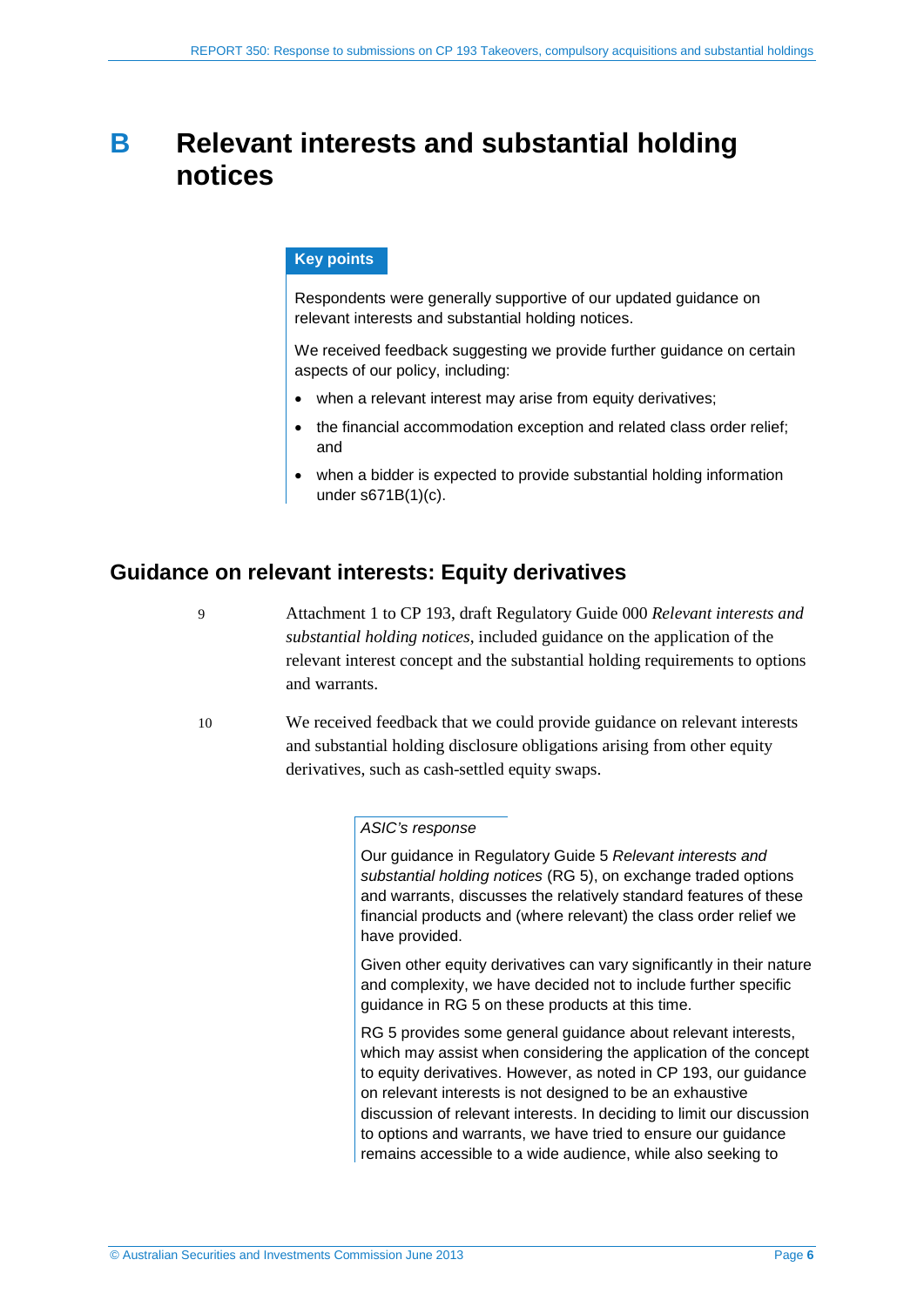address the needs of those relatively well versed with the relevant interest concept.

Moreover, the application of the relevant interest and substantial holding provisions to equity derivatives is one of the issues outlined in the Treasury scoping paper on takeovers issues, which was released in October 2012. Treasury is currently considering the outcomes of consultations on the issues raised in this scoping paper. We are of the view that any specific guidance from ASIC on other equity derivatives is best provided once the outcome of this process is known.

## <span id="page-6-0"></span>**The financial accommodation exception**

11 In CP 193 we proposed to reissue our modification to the financial accommodation exception in s609(1) contained in Class Order [CO 01/1542] *Relevant interests, voting power and exceptions to the main takeover prohibition* and, taking into account recent amendments to the provision, amend our relief so that it references the definition of a 'security interest' in s51A. We invited submissions on whether there should be any limitations on the relevant interest relief we provide in our reissued class order for persons purchasing security interests over Ch 6 securities in the secondary market.

- 12 Respondents to this question favoured ASIC continuing the current arrangements under [CO 01/1542], noting that abuse of the provision or relief could instead be dealt with by seeking a declaration of unacceptable circumstances from the Takeovers Panel. One respondent suggested we may wish to state in particular that we will apply to the Takeovers Panel if a financier is relying on the relief with a purpose of gaining control of the company.
- 13 It was also suggested that our class order relief might be extended to wholly owned subsidiaries, when the financial accommodation is provided on ordinary commercial terms, to remove the need for case-by-case relief. Another respondent requested that we clarify whether the exceptions in s609(1) or item 6 of s611 applied to entities in a corporate group that provided financial accommodation to related entities in the corporate group.

#### *ASIC's response*

We have retained our class order relief to facilitate the secondary market for secured debt: see Class Order [13/520] *Relevant interests, voting power and exceptions to the general prohibition*.

However, we have also provided additional guidance at RG 5.74– RG 5.76 on the circumstances in which we may consider taking regulatory action, including seeking a declaration of unacceptable circumstances, in connection with reliance on the financial accommodation exception as modified. This includes situations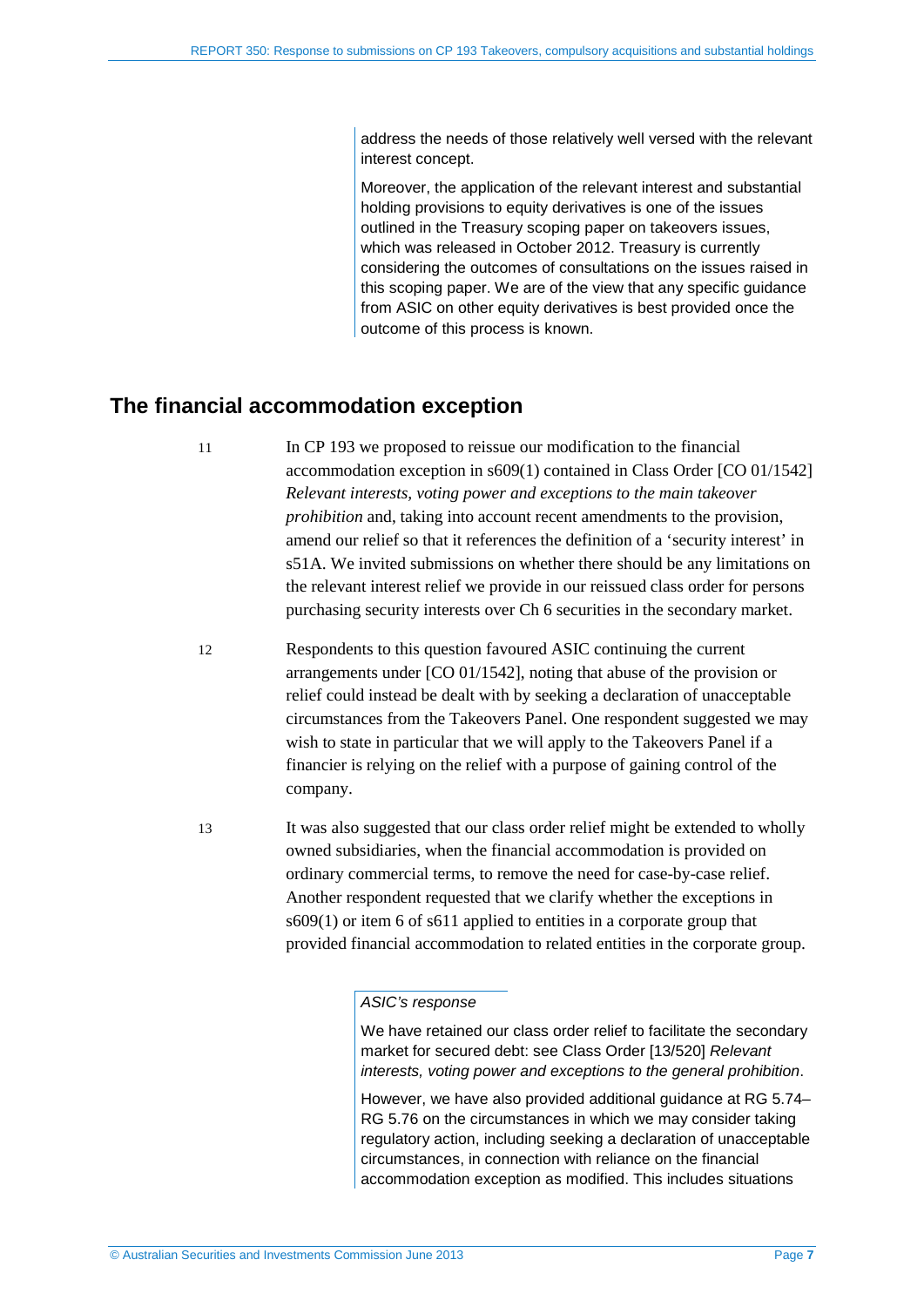where reliance on the exceptions in s609(1) or item 6 of s611 may be excluded or inconsistent with the underlying policy of the exceptions—such as when the financier or its associates acquire the security interest in connection with a control transaction.

We will continue considering, on a case-by-case basis, whether to give financial accommodation relief to wholly owned subsidiaries where the parent company is in the business of giving financial accommodation. We consider this a preferable approach to help ensure the underlying principles of the provision, and our relief, are met.

We have not included specific guidance relating to financial accommodation within a corporate group. However, our guidance at RG 5.74–RG 5.76, on when we may take regulatory action, similarly applies to intra-group financing arrangements that are outside the scope of s609(1) or otherwise contrary to its underlying principles.

## <span id="page-7-0"></span>**Substantial holding disclosure**

- 14 Attachment 1 to CP 193 set out additional guidance on the substantial holding requirements.
- 15 We received feedback suggesting that, due to varying market practice, it would be helpful for ASIC to provide specific guidance on when we consider a person 'makes a takeover bid' for the purposes of s671B(1)(c).
- 16 Some respondents also suggested we should simplify some of the compliance burden associated with the substantial holding disclosure regime. Examples of possible changes included relief from the requirement to list group entities in a substantial holding notice and the requirement to provide notices when a reportable change in voting power occurs solely due to changes in the issuer's capital.

#### *ASIC's response*

RG 5 includes a new discussion on when a person 'makes a takeover bid' for the purpose of the substantial holding provisions: see RG 5.293.

As noted in our response at paragraph [10,](#page-5-2) the application of substantial holding provisions to equity derivatives is one of the issues outlined in the Treasury scoping paper. Treasury is currently considering the outcomes of consultations on the issues raised in this scoping paper. We are of the view that any additional guidance from ASIC is best provided once the outcome of this process is known.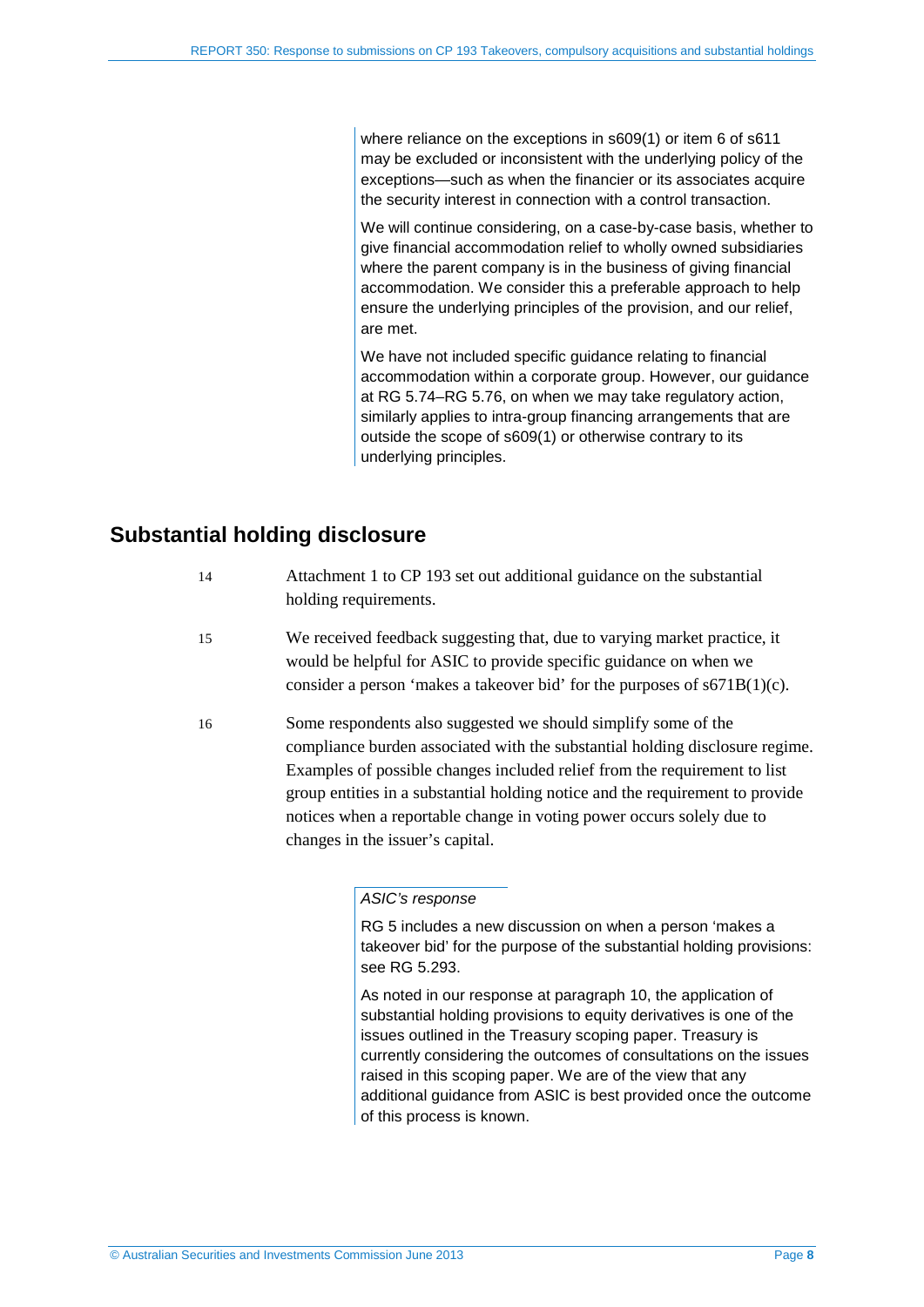## <span id="page-8-0"></span>**C Takeovers: Exceptions to the general prohibition**

#### **Key points**

Respondents generally supported our updated guidance on exceptions to the general prohibition.

We received feedback suggesting we provide further guidance on certain aspects of our policy, including:

- the nominee process for accelerated rights issues;
- the factors we consider in relation to rights issues and underwriting, and when we may take regulatory action; and
- the circumstances in which we will exercise our discretion to approve nominees.

## <span id="page-8-1"></span>**Nominee process for accelerated rights issues**

- 17 Attachment 2 to CP 193, draft Regulatory Guide 000 *Takeovers: Exceptions to the general prohibition*, provided updated guidance on the nominee process set out in s615, which applies for both items 10 and 10A of s611. Part of the process requires that the company issue to the nominee the securities that would otherwise be issued to the foreign holders.
- 18 One respondent suggested we update [CO 01/1542] to remove the requirement in s615(b) in relation to accelerated rights issues, noting that entitlements of foreign holders in such rights issues are often not assignable in practice.
- 19 It was also suggested that the nominee process itself is not always necessary for accelerated, non-renounceable rights issues, as the nominee in such rights issues will generally manage the sale of the securities via a book build process that will not result in proceeds in excess of the offer price.

#### *ASIC's response*

We have maintained the general requirement that companies seeking to rely on item 10A of s611 must comply with the nominee process: see Regulatory Guide 6 *Takeovers: Exceptions to the general prohibition* (RG 6) at RG 6.113. This is consistent with the policy of equal treatment of holders underlying the exceptions in items 10 and 10A of s611.

For non-renounceable rights issues generally, RG 6 acknowledges that the requirements of s615 may be problematic in certain circumstances. We provide specific guidance on when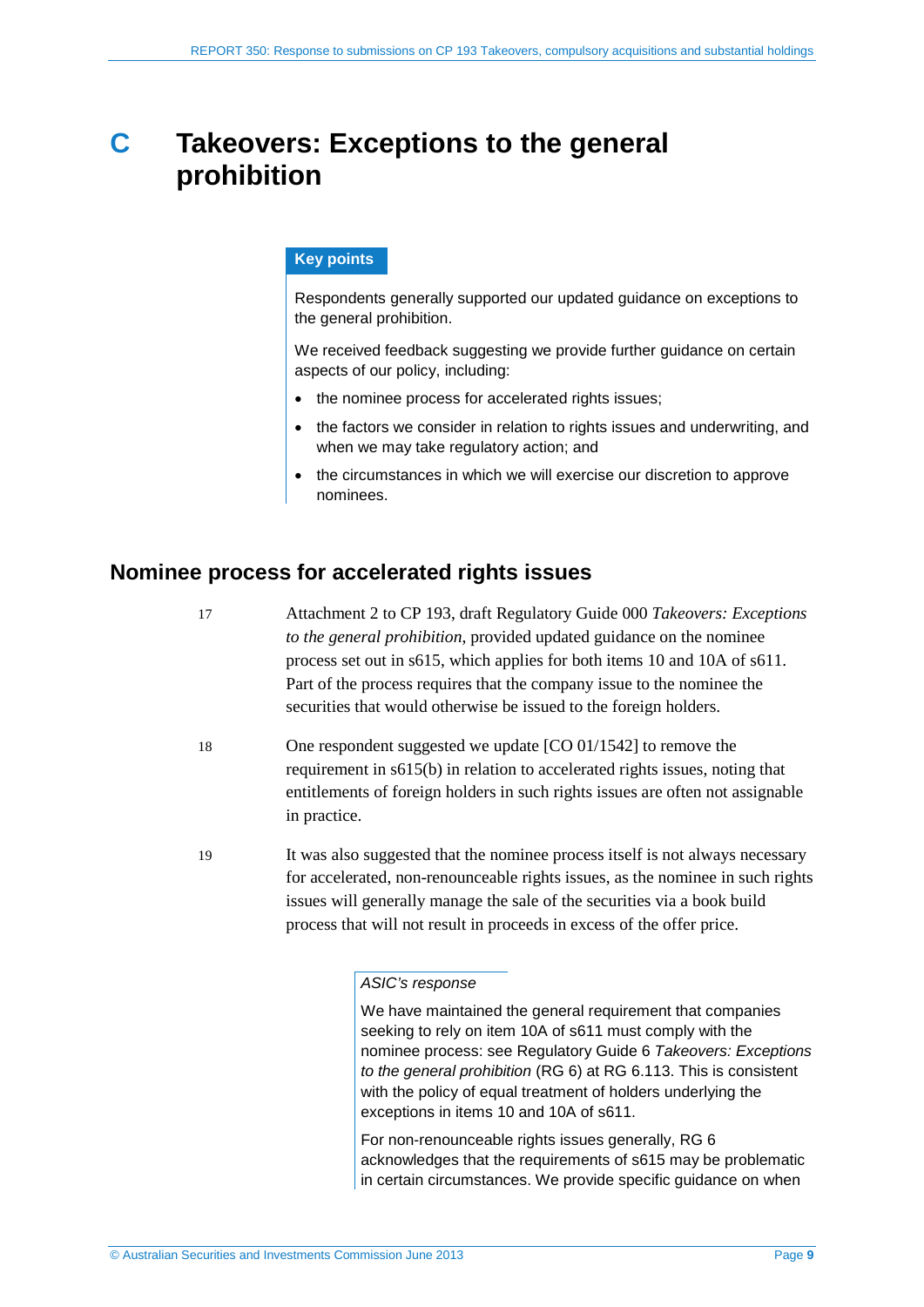we may grant case-by-case relief from s615, taking into account the underlying policy of s615: see RG 6.125–RG 6.132.

Despite this, it should be noted that we will not grant relief where the rights issue exceptions may be being used for control purposes.

## <span id="page-9-0"></span>**Guidance on rights issues and underwriting: Regulatory action**

- 20 In CP 193 we consulted on the consolidation and update of our guidance on rights issues generally, including our pre-existing guidance on when we may take regulatory action in relation to a rights issue or underwriting arrangement that may give rise to unacceptable circumstances. Table 4 of draft Regulatory Guide 000 *Takeovers: Exceptions to the general prohibition*  set out some of the relevant factors we will generally consider.
- 21 The feedback we received largely supported the inclusion of Table 4 as useful guidance. One respondent, however, suggested that it may be more appropriate for the Takeovers Panel's Guidance Note 17 *Rights issues*  (GN 17) to act as the sole source of guidance on when unacceptable circumstances may arise from a rights issue or underwriting arrangement. To this extent, the respondent noted that our guidance was largely consistent with GN 17.
- 22 It was also suggested that we clarify our guidance in relation to nonrenounceability and how it may contribute to unacceptable circumstances.

#### *ASIC's response*

We have retained our guidance on our general approach to rights issues and related underwriting arrangements: see RG 6.83– RG 6.88.

In line with the feedback supporting the inclusion of Table 4, we consider that it is useful for RG 6 to confirm the factors we will consider when assessing rights issues and underwriting arrangements. This guidance is relevant to ensuring not only that the market understands our regulatory approach to rights issues in our administration and enforcement role regarding Ch 6 (including when we may make application to the Takeovers Panel under s657C(2)(c)), but also the broader issues we will take into account when assessing applications for the exercise of ASIC's discretionary powers in relation to particular rights issues.

We have updated our guidance in Table 4 of RG 6 on how we will take into account the fact that a rights issue is non-renounceable in assessing a rights issue or associated underwriting arrangement. Table 4 states that the significance of this factor will vary, depending on the advantages and disadvantages of making a particular offer renounceable.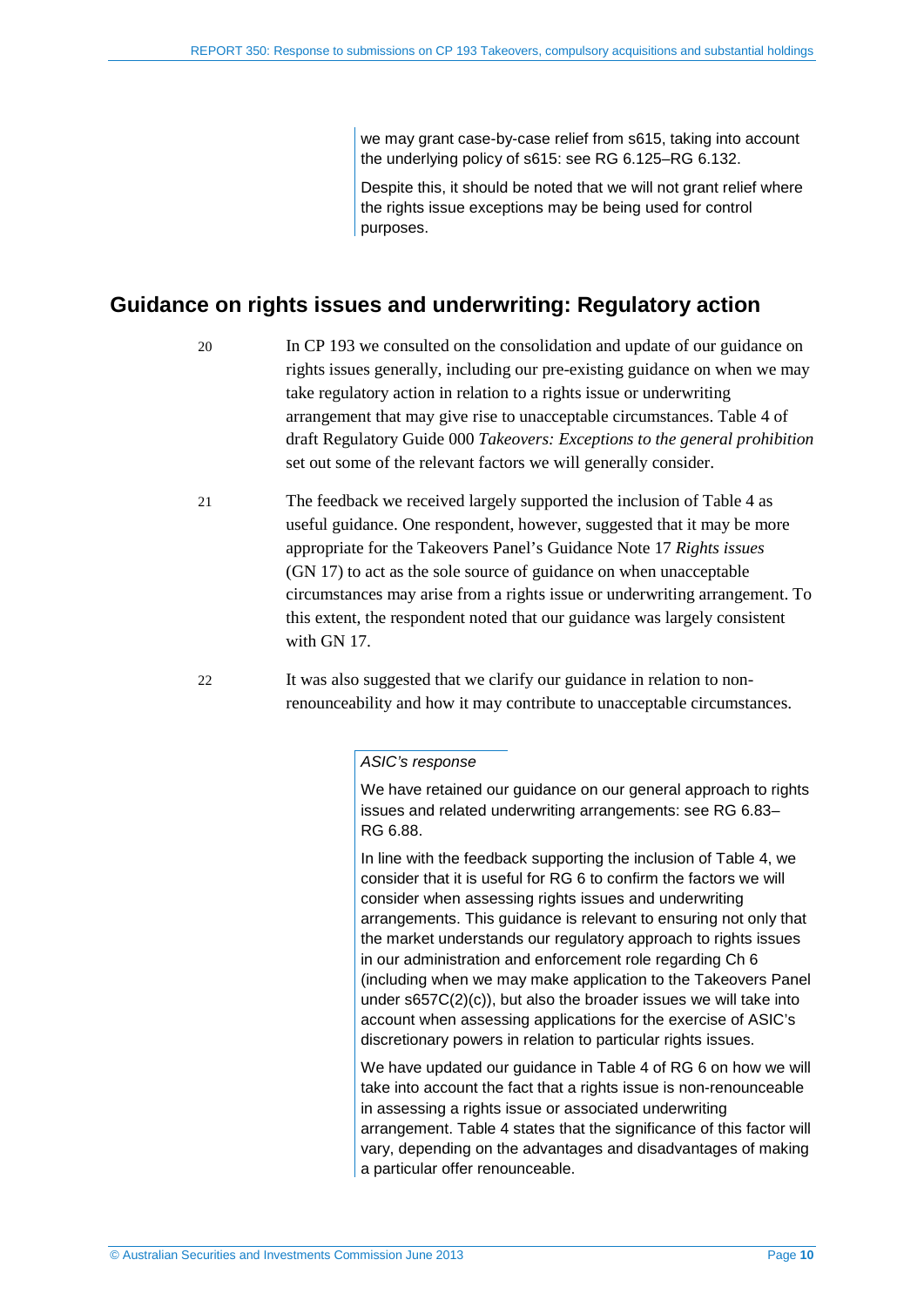## <span id="page-10-0"></span>**ASIC approval of nominees**

- 23 In CP 193 we highlighted that, in updating our policy on when we approve nominees for the purposes of s615, we may take into account any overall concerns with the rights issue or underwriting arrangements to which the application relates. This approach is also taken when considering other requests for the exercise of our discretionary powers—as discussed in Section D of draft Regulatory Guide 000 *Takeovers: Exceptions to the general prohibition*.
- 24 We received feedback from one respondent about our proposed approach, suggesting that the Takeovers Panel is the appropriate forum to take action where we have concerns about a rights issue or underwriting arrangement. That respondent noted that ASIC's exercise of power to approve a nominee should be limited to whether we have concerns about the proposed nominee.

#### *ASIC's response*

We are concerned to ensure that the rights issue and underwriting exceptions are not used as a means to acquire control of companies, and thereby deprive minority or other share or interest holders of the benefits associated with participating in a control transaction.

We acknowledge the feedback on our approach to considering applications to approve nominees under s615, and that some practitioners do not support this policy.

However, we have retained this approach and the related guidance, which reflects our current practice when assessing applications for approval of nominees. This approach was reached after careful consideration of the policy underlying both s615 and the exceptions to which s615 relate. In particular, and as a matter of administrative law, we consider that it is appropriate to have regard to the principles in s602 generally when determining whether to exercise ASIC's approval power under s615, and that it would be inconsistent with those principles for ASIC to, for example, exercise its powers in such a way that would facilitate a rights issue or underwriting arrangement that appears to be designed to avoid the requirements of Ch 6.

This approach is also consistent with the focus of our guidance in RG 6 on rights issues and underwriting arrangements generally. The overall update to our guidance reflects that monitoring and making inquiries regarding rights issues is an important part of our regulatory role of ensuring that investors and financial consumers are confident and informed, and that markets are fair and efficient. Our efforts in this regard recognise that in some cases, where a rights issue or underwriting arrangement may result in a change of control of an issuer, there may be no independent share or interest holders in the issuer who are otherwise in a position to make inquiries of, or raise concerns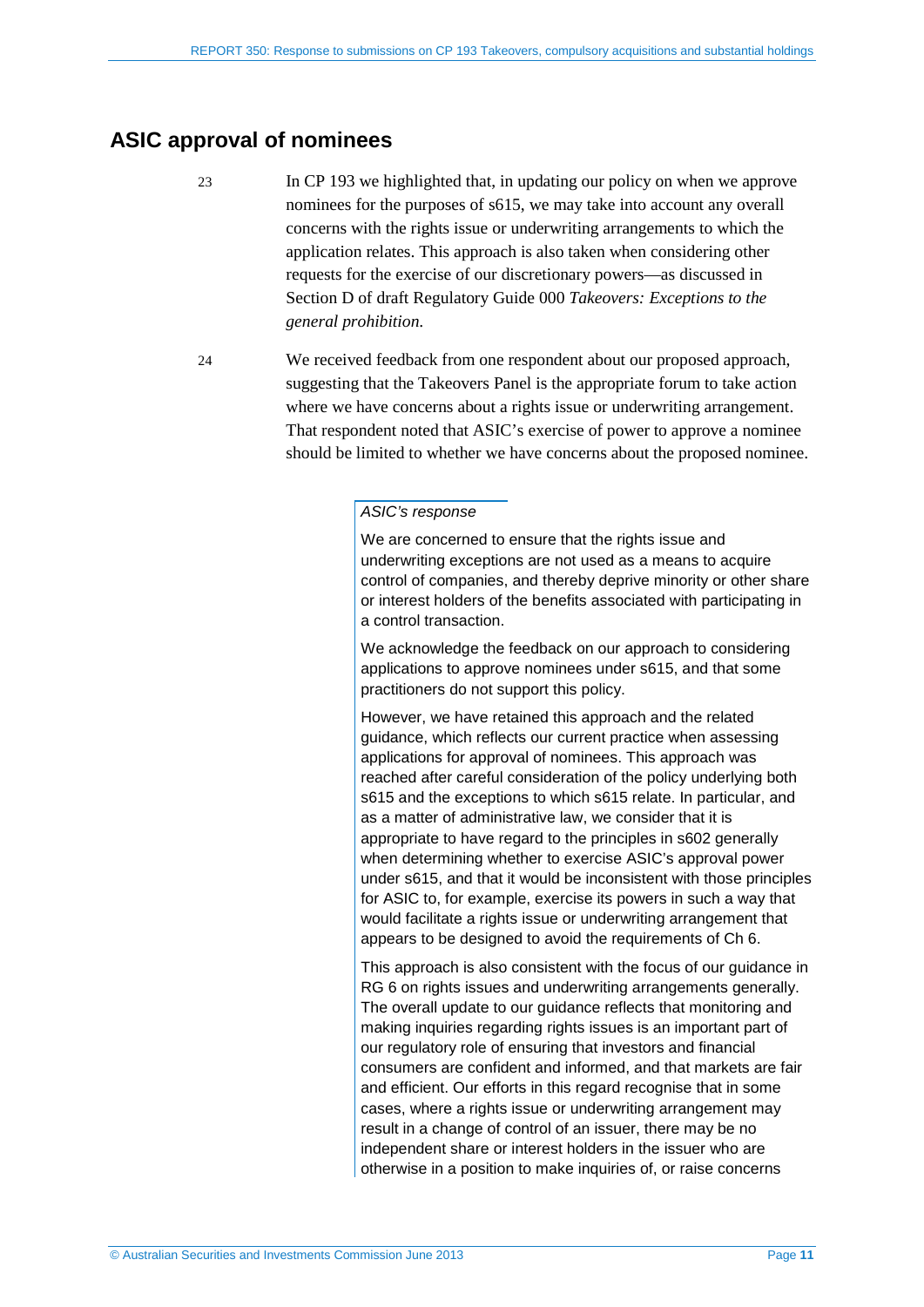with, the issuer about the rights issue or underwriting arrangements.

## <span id="page-11-0"></span>**Arrangements not considered underwriting: termination rights**

25 Attachment 2 to CP 193 incorporated our existing policies on the kind of arrangements that we consider constitute underwriting. These policies confirm our view that a central element of underwriting is the assumption of risk by the underwriter. Draft Regulatory Guide 000 *Takeovers: Exceptions to the general prohibition* also included further clarification on arrangements that we do not consider constitute underwriting, because they do not in effect involve the assumption of shortfall risk by the 'underwriter'.

- 26 We received feedback from one respondent that our updated guidance on when the existence of certain termination rights could mean an arrangement is not underwriting may be too broad. The respondent agreed with the policy justification in situations where an underwriter is clearly in complete control of when an agreement is terminable, but raised concerns that the guidance's reference to termination events over which the underwriter may merely have 'some' control may preclude certain customary conditions that allow the underwriter to terminate on the basis of a reasonable or bona fide opinion regarding an event over which they do not have control.
- 27 Another respondent also requested that we clarify what would constitute 'some control' by an underwriter over a termination event. The respondent suggested the 'sole control' test, similar to  $s629(1)(b)$ , would be more appropriate. It was also suggested that we provide further guidance on the types of termination rights that may cause us to take the view that the arrangement is not underwriting, due to the 'underwriter' having 'some control' over the relevant event.
- 28 Where the principal arrangement is not considered to be underwriting, the respondent also requested that we clarify that any sub-underwriters (who are generally contractually bound to the underwriter but not the issuer) are nonetheless able to rely on the exceptions to the general prohibition.

#### *ASIC's response*

We have amended our guidance on termination clauses so that it refers more generally to termination rights that effectively give the underwriter a discretion or option to underwrite from the outset.

In doing so we have clarified that this includes termination rights dependent on events over which the underwriter has 'effective control' rather than 'some control': see RG 6.148–RG 6.152. We have also clarified that we do not consider an underwriter has a termination right within their 'effective control' solely because under the terms of the arrangement the underwriter is able to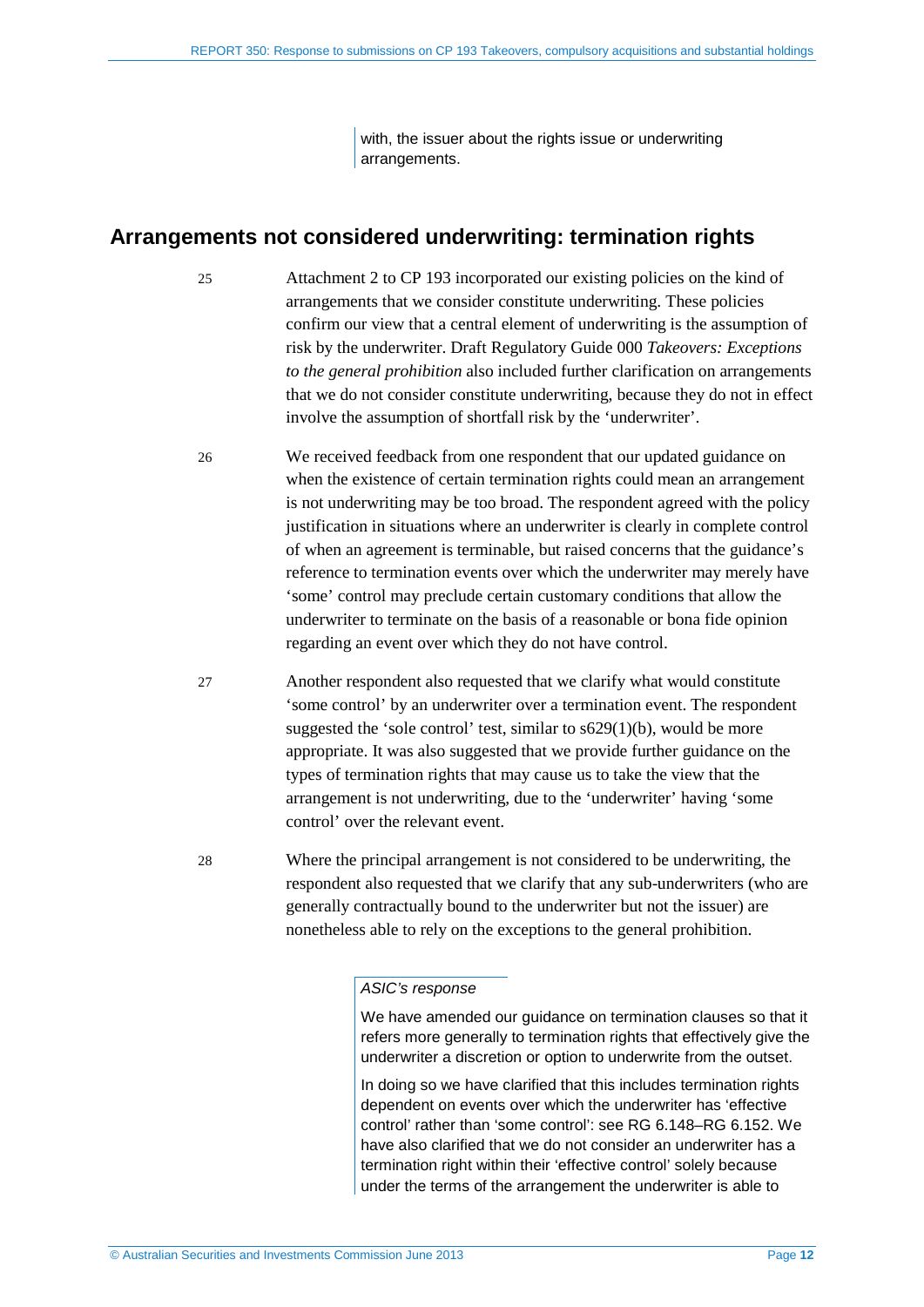terminate on the basis of their reasonable and bona fide view of the materiality or effect of an event over which they do not have effective control: see RG 6.152.

The 'effective control' test is slightly broader than the 'sole control' test proposed, principally to capture situations where the nature of the termination event is such that the underwriter essentially retains an option to proceed from the outset of the arrangement and is therefore not in effect assuming shortfall risk.

Similarly, we have clarified that a termination event such as a token fall in the relevant market index, which is sufficiently insignificant that it is effectively certain to occur, may also mean the underwriter is, in effect, not assuming shortfall risk: see RG 6.151.

In relation to sub-underwriting, where the principal arrangement is not considered underwriting, we have provided guidance at RG 6.150 that any sub-underwriter is also unable to rely on the underwriting exceptions, as a sub-underwriter's shortfall risk exists only where the principal underwriter has assumed this risk. This also reflects the fact that a sub-underwriter generally contracts only with the principal 'underwriter' to assume risk (whether in part or whole).

An alternative for a sub-underwriter that is prepared to bear shortfall risk is to contract directly with the issuer as a principal underwriter.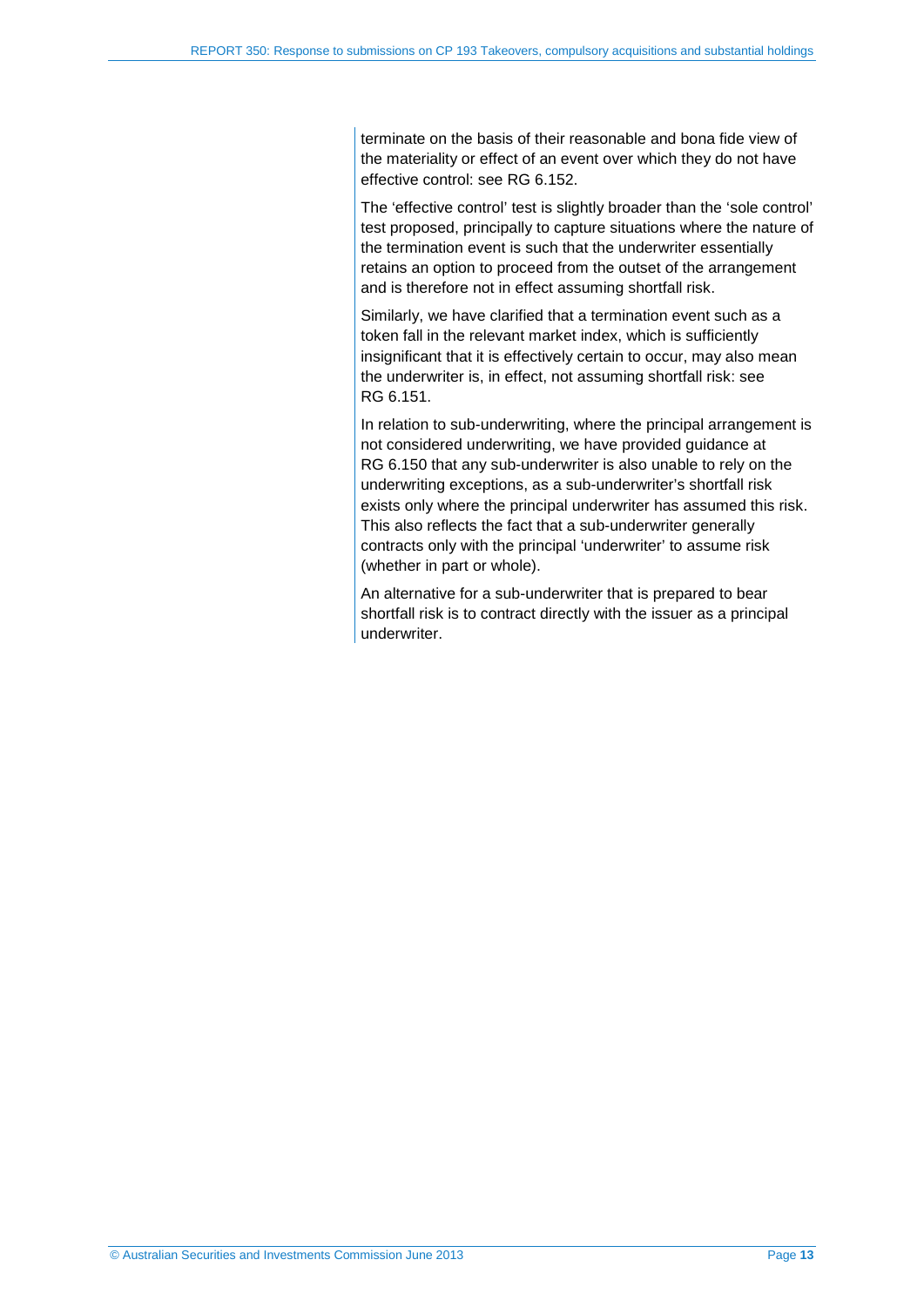## <span id="page-13-0"></span>**D Takeover bids**

#### **Key points**

Respondents were generally supportive of our updated guidance on takeover bids.

We received feedback suggesting we provide further guidance on certain aspects of our policy, including:

- when we may grant relief to facilitate 'capped' forms of consideration with reference to s626;
- whether we agree with the Takeovers Panel's 'net benefit' test for collateral benefits;
- when target shareholders should be offered withdrawal rights; and
- joint bid relief and the operation of s609(7).

We also received feedback suggesting changes to our relevant class orders.

## <span id="page-13-1"></span>**'Capped' bid consideration and s626**

29 Attachment 3 to CP 193, draft Regulatory Guide 000 *Takeover bids*, updated our policy in Regulatory Guide 27 *Takeovers: Minimum acceptance conditions* (now superseded) on the prohibition on maximum acceptance and consideration conditions in s626. In particular, our updated guidance noted that offers that involve alternative forms of consideration where one form is 'capped' at a maximum amount (such that the bid may fail if too many holders elect for the capped form of consideration) are contrary to the prohibition in s626. Our guidance confirmed that this is the case even if the cap is expressed as a minimum acceptance condition in relation to one of the alternatives.

- 30 Our guidance also noted more generally that the prohibition in s626 extends to conditions that have the effect of reducing the maximum consideration offered under the bid, rather than defeating the bid.
- 31 One respondent suggested that we provide further guidance on when we would be willing to grant relief to facilitate 'capped' forms of consideration in the context of our updated policy on s626, noting that we have provided such relief in certain circumstances in the past.

#### *ASIC's response*

As discussed in Regulatory Guide 9 *Takeover bids* (RG 9), the purpose of s626 is to reduce uncertainty for offerees and prevent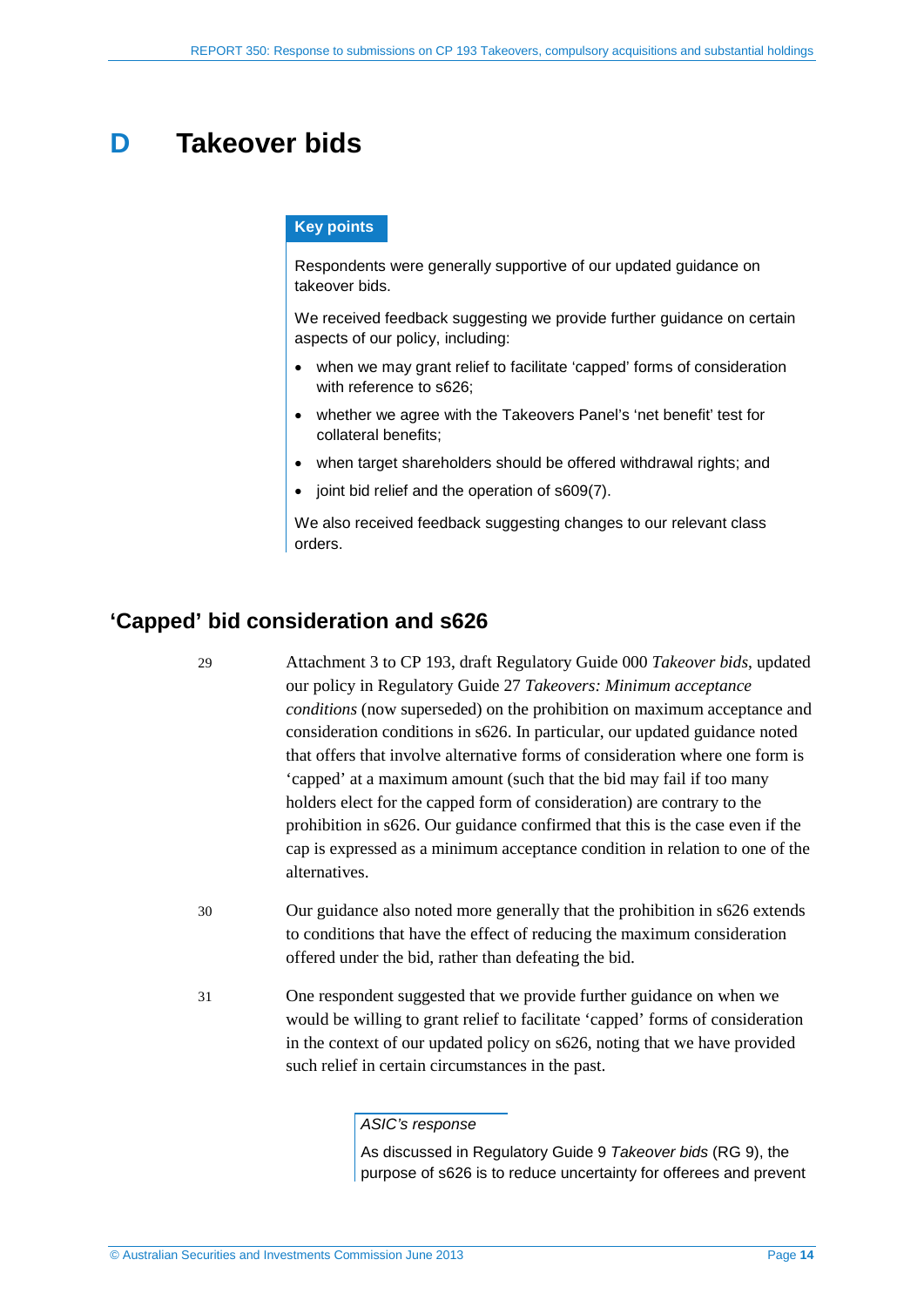bidders from making, and then seeking to resile from, overgenerous bids.

Following the feedback we received, we have included a note at RG 9.183 (which discusses maximum acceptance conditions that may result in the reduction of consideration rather than the failure of the bid) to clarify that we will consider the underlying policy of the prohibition on maximum acceptance conditions when assessing 'capped' offer structures that involve the bidder substituting an alternative form of consideration when the cap is reached. These considerations will also apply when we are considering applications for relief.

In particular, we note in our guidance that we may closely examine the value of the alternative forms of consideration, the setting of the cap and the disclosures surrounding the structure.

## <span id="page-14-0"></span>**The bidder's intentions**

- 32 Attachment 3 to CP 193 updated our guidance in Regulatory Guide 11 *Disclosure of offerors' intentions in takeover documents* (now superseded) on disclosure of the bidder's intentions, as required under s636(1)(c) and (d).
- 33 One respondent noted our updated guidance implied that when a bid is subject to a 90% minimum acceptance condition that the bidder does not intend to waive, the bidder should disclose its intentions if they acquire between 50% and 90% control in the target. It was submitted that in this context, this information would not be useful to target shareholders.

#### *ASIC's response*

We have retained our guidance on this issue in RG 9. When a takeover offer is made subject to a minimum acceptance condition, a bidder may reserve the right to waive that condition. If this is the case, our view is that it is relevant to a target shareholder's consideration of the offer to understand the bidder's intentions (to the extent they have been formed) in the event the target becomes a wholly owned subsidiary, as well as the extent the intentions may alter if the target becomes a partly owned subsidiary. This approach to disclosure of the bidder's intentions is consistent with market practice we have observed and legal commentary.

## <span id="page-14-1"></span>**Guidance on collateral benefits**

34 Attachment 3 to CP 193 incorporated updated guidance on the prohibition on collateral benefits in s623. This guidance was focused on the legal test in s623, introduced under the *Corporate Law Economic Reform Program Act*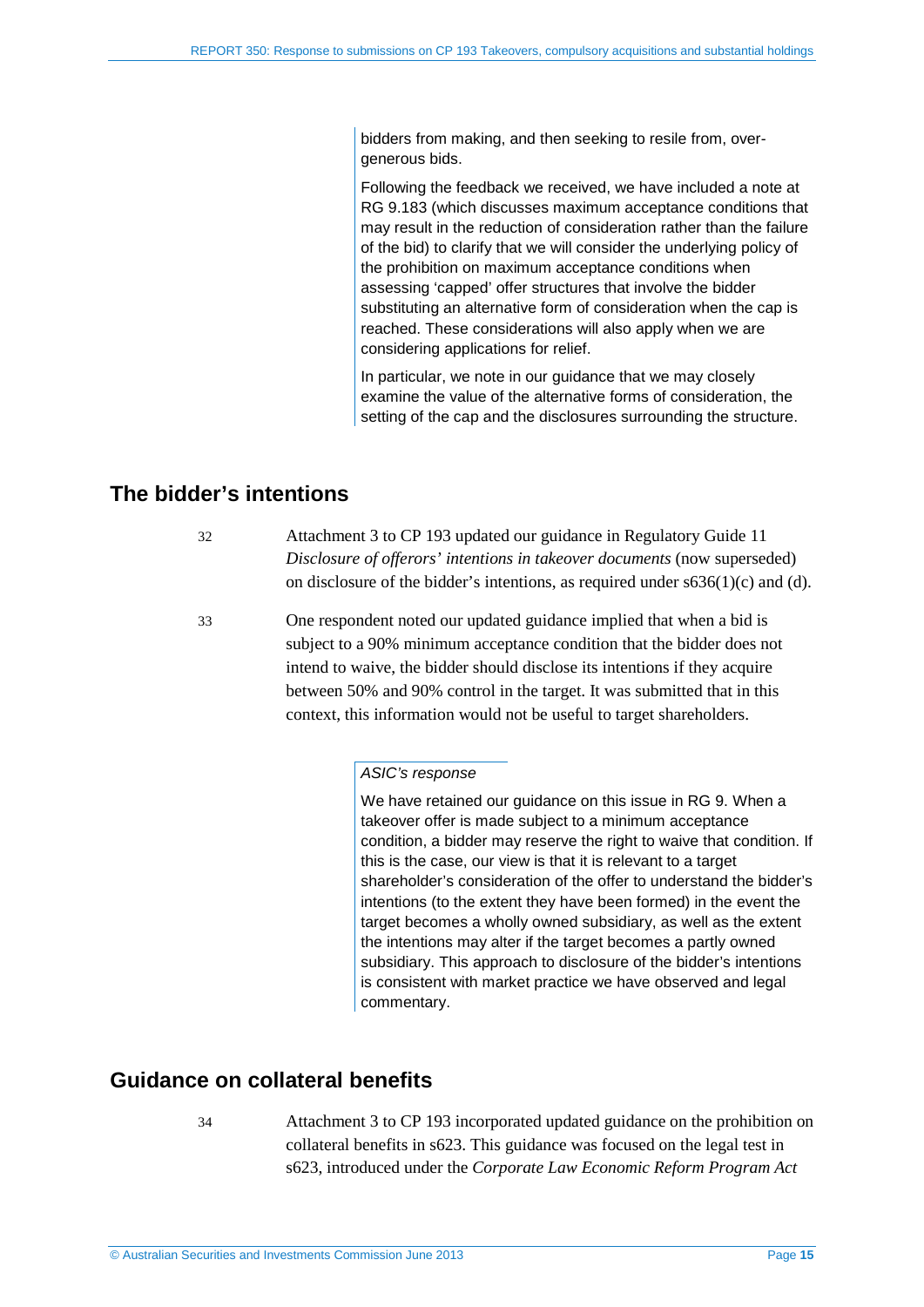*1999*, that the benefit must not be 'likely to induce' acceptance or disposal and reflected our approach of balancing a number of general factors. This test is broader than the *prima facie* 'net benefits' test referred to in the Takeovers Panel's Guidance Note 21 *Collateral benefits* (GN 21), which discusses the Panel's approach to considering when a benefit may give rise to unacceptable circumstances.

35 One respondent noted our draft guidance was silent on whether we agree with the Takeover Panel's approach and the 'net benefits' test, and suggested it would be helpful to confirm our view given the market, applying the test, assumes that a benefit given on arm's length terms is unlikely to breach s623.

36 Another respondent commented on our guidance on when we would be willing to grant relief from s623 for a benefit given to a controlling holder by a bidder when substituting as guarantor or acquiring a debt. In particular, the respondent noted that our guidance appears to contemplate different treatment for loans and guarantees, as we require there to be no value transfer only in the case of substitutions for loans.

#### *ASIC's response*

As noted in CP 193, our guidance on the 'inducement' test involves considerations broader than simply whether the benefit given is a 'net benefit' (or whether the benefit is given on arm's length terms).

As noted at RG 9.207–RG 9.210, the 'inducement' test was introduced to deal with a number of issues arising from the strict interpretation of the predecessor provision, which in some cases prohibited transactions that were not commercially connected with the bidder's acquisition of target securities. Before the introduction of the 'inducement' test the 'net benefits' concept was one approach applied in some court decisions relating to the predecessor provision to s623.

We have not incorporated the 'net benefits' test in our updated guidance in RG 9 because:

- our guidance is focused on the 'inducement' test that applies under the law rather than the considerations relevant to determining whether unacceptable circumstances exist. While we acknowledge that consideration of whether a 'net benefit' is given may be relevant in considering the legal prohibition (see below), the inducement test is broader—in particular, under the 'inducement' test a benefit given on arm's length terms could still contravene s623 if it induces target holders to accept into a bid or dispose of bid class securities;
- our guidance takes into account similar factors to the 'net benefits' test but emphasises that the overall test is inducement. For example, one element is the 'materiality' of the benefit, which incorporates similar considerations; and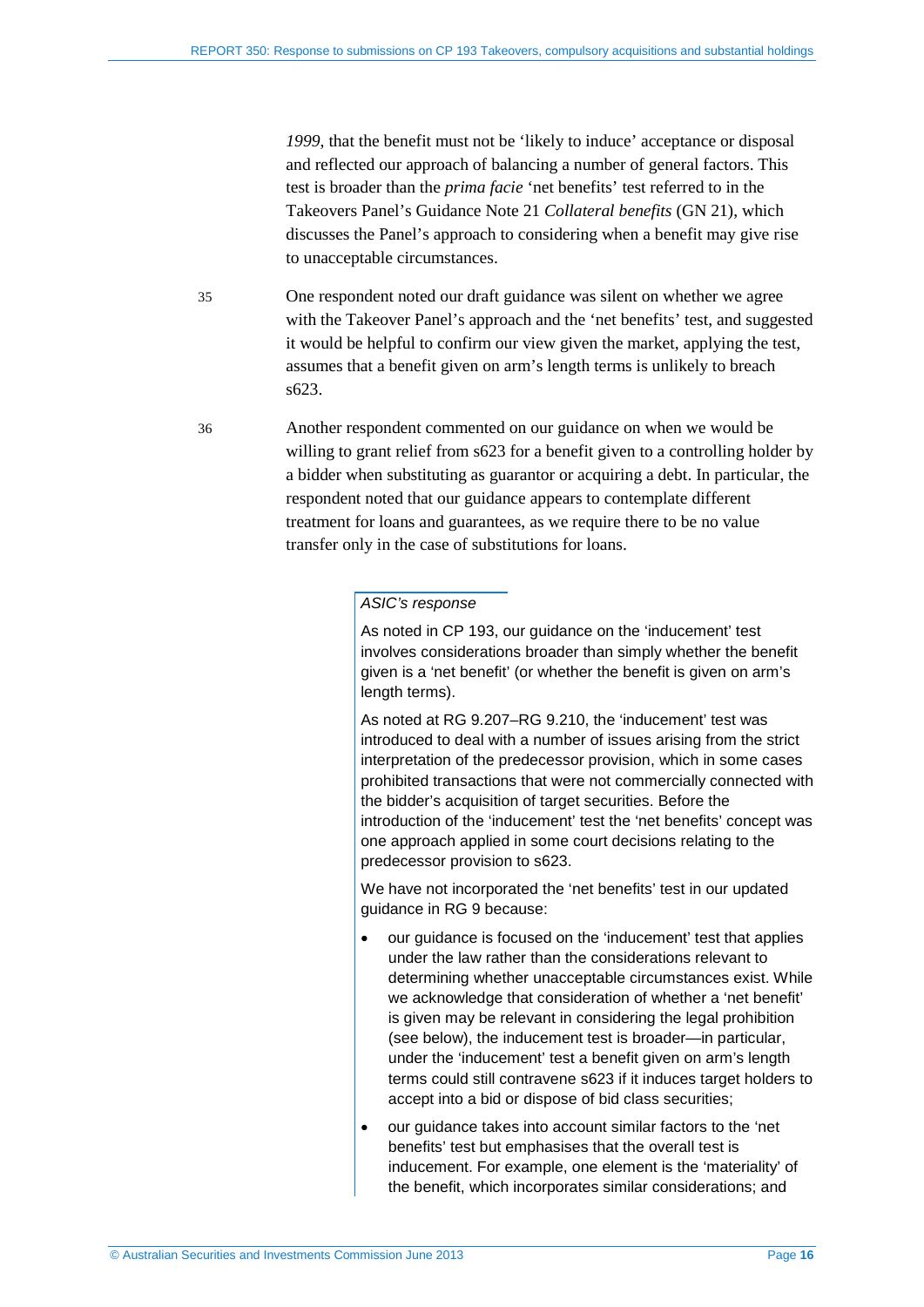• conceptually, we think a benefit that in fact induces a person but does not meet the 'net benefits' test should be prohibited. GN 21 also acknowledges that there may be inducement without a 'net benefit'.

Our guidance on case-by-case relief from the prohibition on collateral benefits in relation to arrangements with controlling holders to acquire or replace a loan or substitute as a guarantor does not distinguish between loans and guarantees. In both cases there must be no value transfer: see RG 9.232. As noted in RG 9.233, particular issues can arise in the case of an insolvent target.

## <span id="page-16-0"></span>**Replacement bidder's statements**

37 One respondent suggested that, when reissuing the relief in Class Order [CO 00/344] *Changes to a bidder's statement between lodgement and dispatch*, which allows a bidder to dispatch a replacement bidder's statement, we should amend the relief so that it does not reimpose the 14-day waiting period between lodgement and dispatch. This period can be waived with the consent of the target or ASIC.

38 The respondent suggested that in most cases there is not usually any need for dispatch of a replacement bidder's statement to be delayed and that in any event a bidder can avoid the delay by instead sending a supplementary bidder's statement.

#### *ASIC's response*

The minimum 14-day period between lodgement and dispatch of the bidder's statement, specified in item 6 of the table in s633(1) and items 13 and 14 of the table in s635(1), provides an opportunity for the target, ASIC and other interested parties to examine and consider the disclosures made by the bidder before dispatch. The requirement in [CO 00/344] resetting this time period on lodgement of a replacement bidder's statement recognises that, as with the original bidder's statement, a bidder has substantial freedom to structure and present the information in a replacement bidder's statement and to determine the substantive disclosures it makes.

However, we acknowledge that in many cases the changes or new information incorporated in a replacement bidder's statement may not be of such a magnitude that it is necessary to delay its dispatch.

On balance, we consider that the current setting of our relief is preferable because:

• without the 14-day period operating in default, a bidder could potentially make significant changes shortly before dispatch, leaving the target, ASIC and others with insufficient time to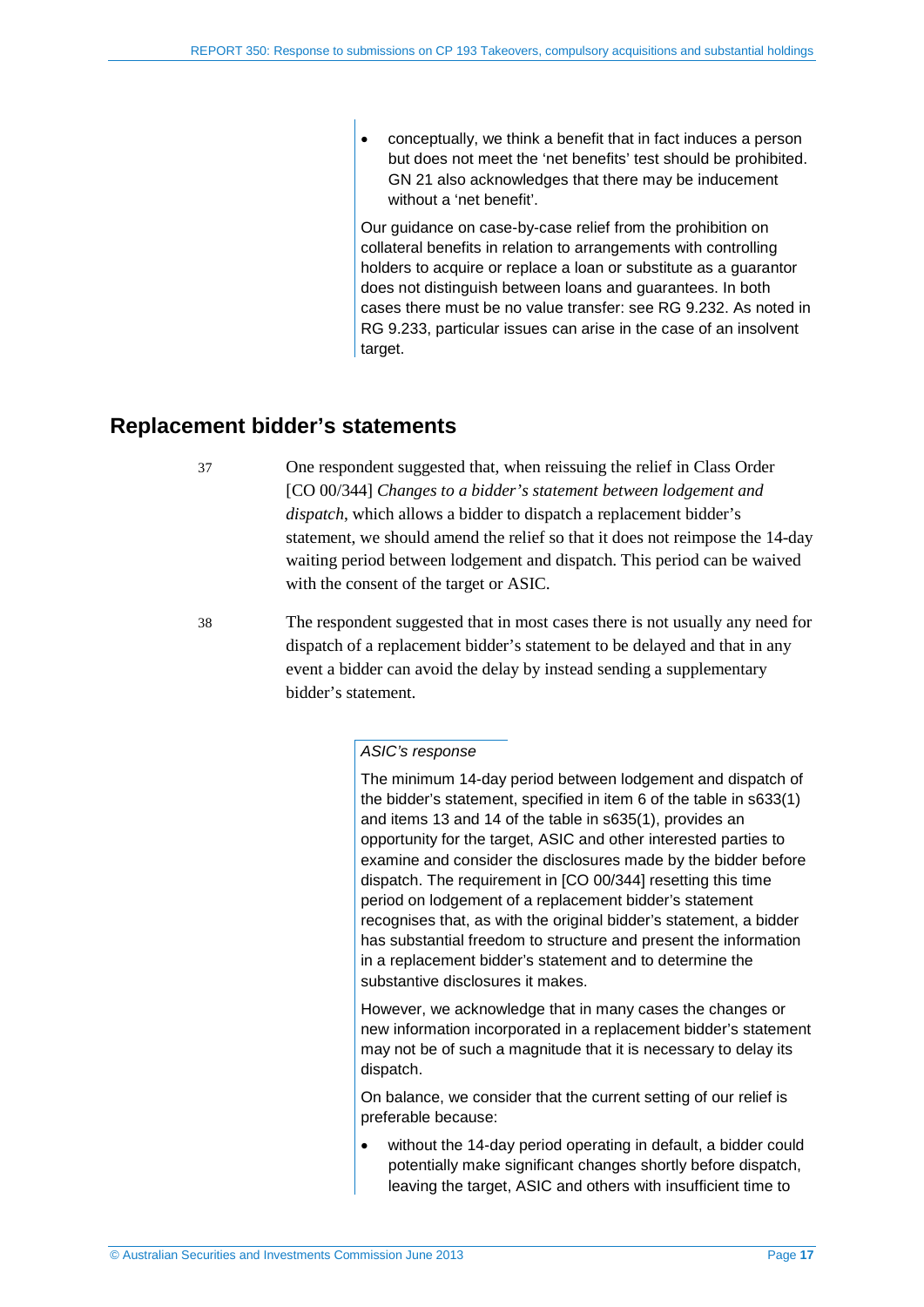review the replacement bidder's statement and/or apply to the Takeovers Panel to prevent dispatch of disclosures that may be misleading or deceptive;

- under the current setting, the bidder is able to obtain the target or ASIC's consent to waive the 14-day period. This mechanism is specifically designed to address those cases where the delay is unjustified and is commonly used in the process of negotiating issues or concerns with the target or ASIC during the 14-day period (see the Takeovers Panel's Guidance Note 5 *Specific remedies—Information deficiencies* (GN 5) at paragraph 27);
- although the bidder is able to dispatch a supplementary bidder's statement together with the original bidder's statement in some circumstances, there is a natural limit in this approach inherent in the general requirement not to dispatch misleading takeover documents (see GN 5 at paragraph 10); and
- allowing a bidder to automatically lodge a replacement bidder's statement without resetting the period for dispatch may lead to bidders lodging poorer quality original bidder's statements on the basis that any issues can be dealt with by lodging a replacement bidder's statement at a later time during the 14-day period.

Our reissued relief retains the pre-existing settings that reset the timetable for dispatch on lodgement of a replacement bidder's statement: see Class Order [CO 13/528] *Changes to a bidder's statement between lodgement and dispatch*.

## <span id="page-17-0"></span>**Withdrawal rights**

39 In Attachment 3 of CP 193 we discussed how we administer the requirement for a bidder to offer accepting holders withdrawal rights after the bidder varies the bid in a way that postpones (for more than one month) the time when the bidder has to meet their obligations under the bid:  $s650E(1)(b)$ . Our approach is that a bidder must calculate the total period of extension from the original date for performance under the offers at the time of dispatch.

40 One respondent raised the issue of how the time is calculated in relation to an accepting holder who accepted when the closing date of the offer was later than the original closing date. The respondent suggested that the correct view was that withdrawal rights do not arise for those holders, in relation to whom the bidder's obligations under the extension are not postponed for more than one month (calculated from the closing date as it stood at the time of the person's acceptance). The respondent noted that there did not appear to be a policy justification for the contrary view.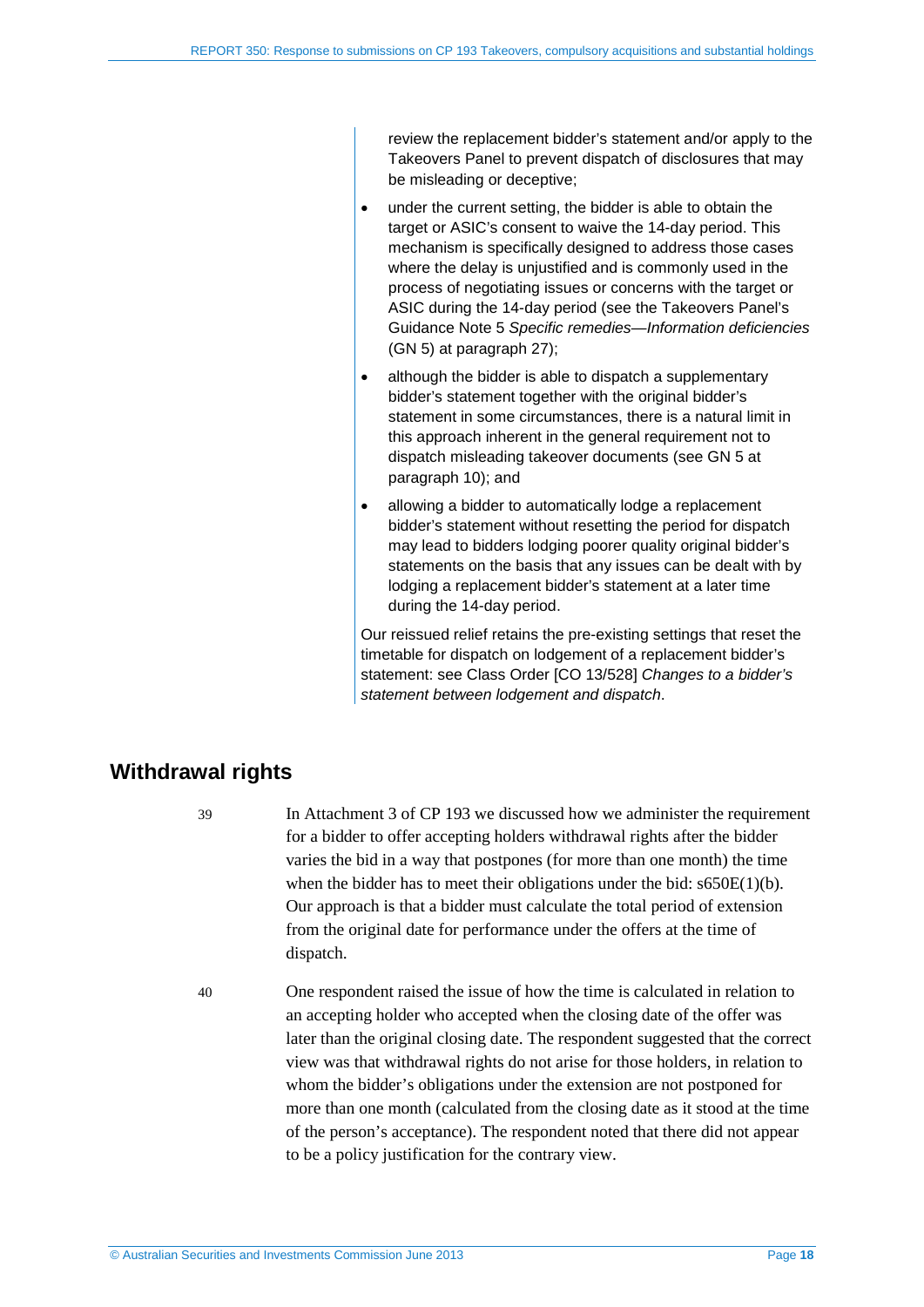*ASIC's response*

We have included further clarification of ASIC's views on this issue at RG 9.442–RG 9.444.

We take the view that the correct application of s650E(1) is that withdrawal rights should be given to all holders (who have previously accepted the bid) when the closing date of a conditional bid is extended to a date more than one month from the original closing date.

In our view, this is consistent with the wording of s650E(1), which refers to the terms of the bid generally (rather than particular offers). We also consider that it is consistent with the underlying policy of the provision that persons who are dependent on the consideration arriving at a specific time should have the opportunity to withdraw if that time period is unexpectedly extended. The delay caused by an extension of the bid is the same for all holders who have accepted, regardless of when they accepted or whether the relevant extension is for less than one month from the previous closing date.

Bidders can avoid the need to offer withdrawal rights by seeking relief to shorten the time for payment.

## <span id="page-18-0"></span>**Dispatching notices of variation**

- 41 One respondent suggested that we should amend the requirement to send a notice of variation to everyone to whom offers were made under the bid:  $s650D(1)(c)(ii)$ .
- 42 The respondent noted that the requirement often means that persons who were previously target holders, but are no longer on the target's register and no longer have any interest in the bid, are sent notices. The respondent recommended that we require that notices only be given to those who continue to hold target securities.

#### *ASIC's response*

As part of the reissue of our class orders we have included a new modification to s650D(1)(c) so that notices of variation are sent to persons on the most up-to-date register (of each relevant class of securities) available to the bidder: see Class Order ICO 13/5211 *Takeover bids*. Our modification also applies to notices that must be given under s624(2).

## <span id="page-18-1"></span>**CHESS acceptances**

- 
- 43 In CP 193 we proposed to introduce a new class order modification in response to the Full Federal Court's decision in *Australian Pipeline Limited v*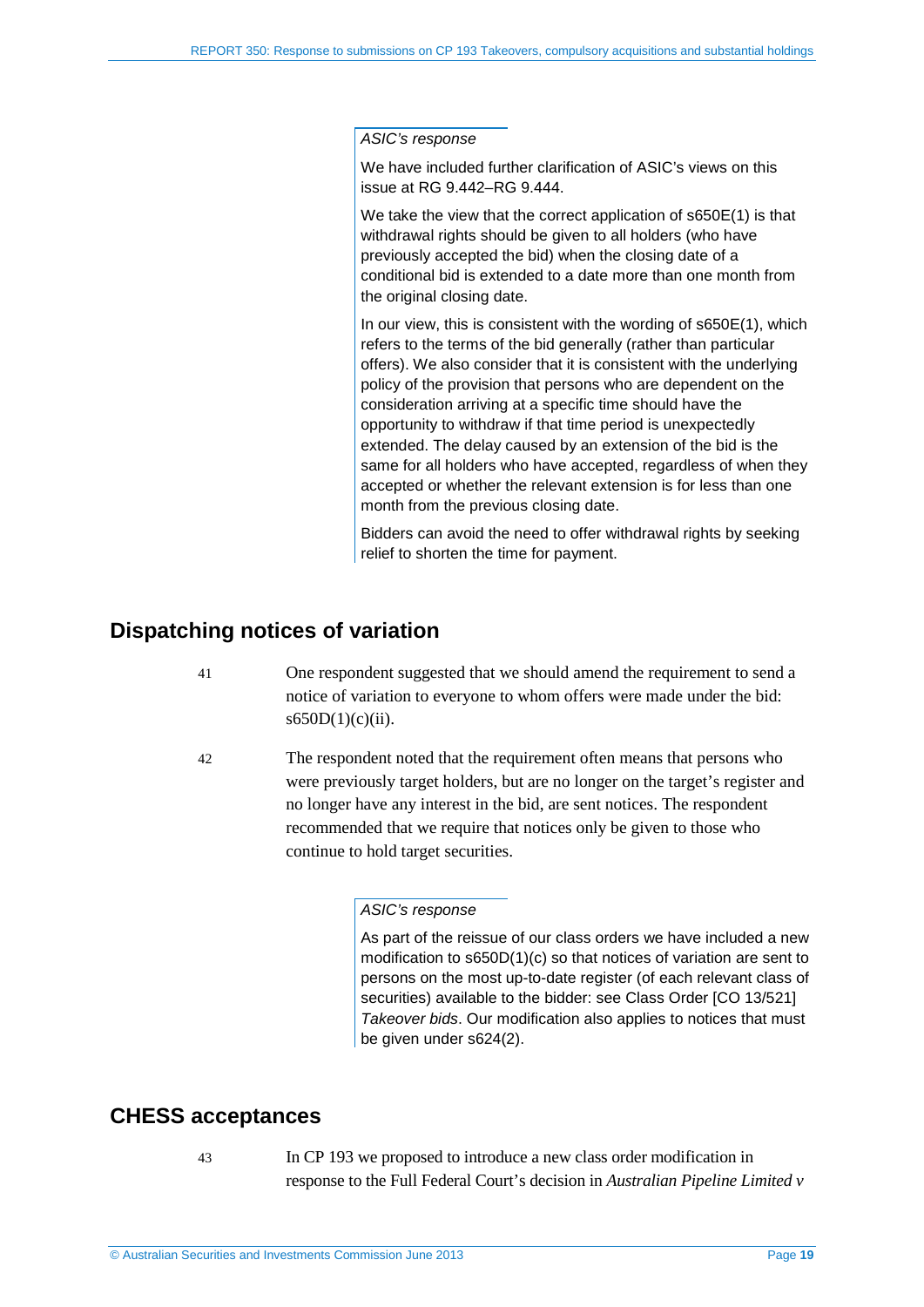*Alinta Limited* [2007] FCAFC 55, where the court found that a holder whose securities are CHESS registered and who sends a completed paper acceptance form to the bidder—in accordance with the procedure in Rule 14.14.7 of the ASX Settlement Operating Rules (paper acceptance)—has not accepted the bid until the acceptance is processed, and the bidder does not acquire a relevant interest before that point.

44 The proposed relief, which we have given in the past on a case-by-case basis, confirmed that for the purposes of applying the provisions of Ch 6 (other than s653A) the bid is taken to have been accepted at the time the paper acceptance is received. As a result, the paper acceptance:

- (a) will give rise to a relevant interest that:
	- (i) falls within the exception in item 1 of s611 as an acceptance; and
	- (ii) is reportable under the substantial holding provisions;
- (b) will be taken into account in determining the bidder's voting power for the purposes of  $s624(2)(b)$ ; and
- (c) cannot be used to deny a holder withdrawal rights under s650E on the basis that the holder's acceptance was not yet effective where an extension of the bid is effected after the paper acceptance is given but before the acceptance is processed.

45 Two respondents agreed with the proposal. However, one respondent was opposed on the basis that the proposal may result in unreliable information being provided to the market regarding acceptances. This was because the system of processing through CHESS is designed to validate the acceptance by confirming the relevant holding and reserving the securities in a subposition, to ensure they cannot otherwise be dealt with pending settlement or withdrawal of the takeover contract.

46 In the case of a paper acceptance the sub-position is not applied unless and until the holder's broker replies to the CHESS message sent by the bidder on receipt of the paper acceptance. The respondent noted that on occasions the holder has a different holding to that specified, or the holder's broker needs prompting to respond to the bidder's message (which lapses after a set period). Further, the holder could, after giving the form, effectively nullify their acceptance by giving a contrary instruction to their broker not to validate the bidder's CHESS message. The respondent was concerned that the reporting of paper acceptances yet to be reserved would reduce the integrity of disclosure and that back-end processes may need to be reengineered to manage an additional pre-processing stage.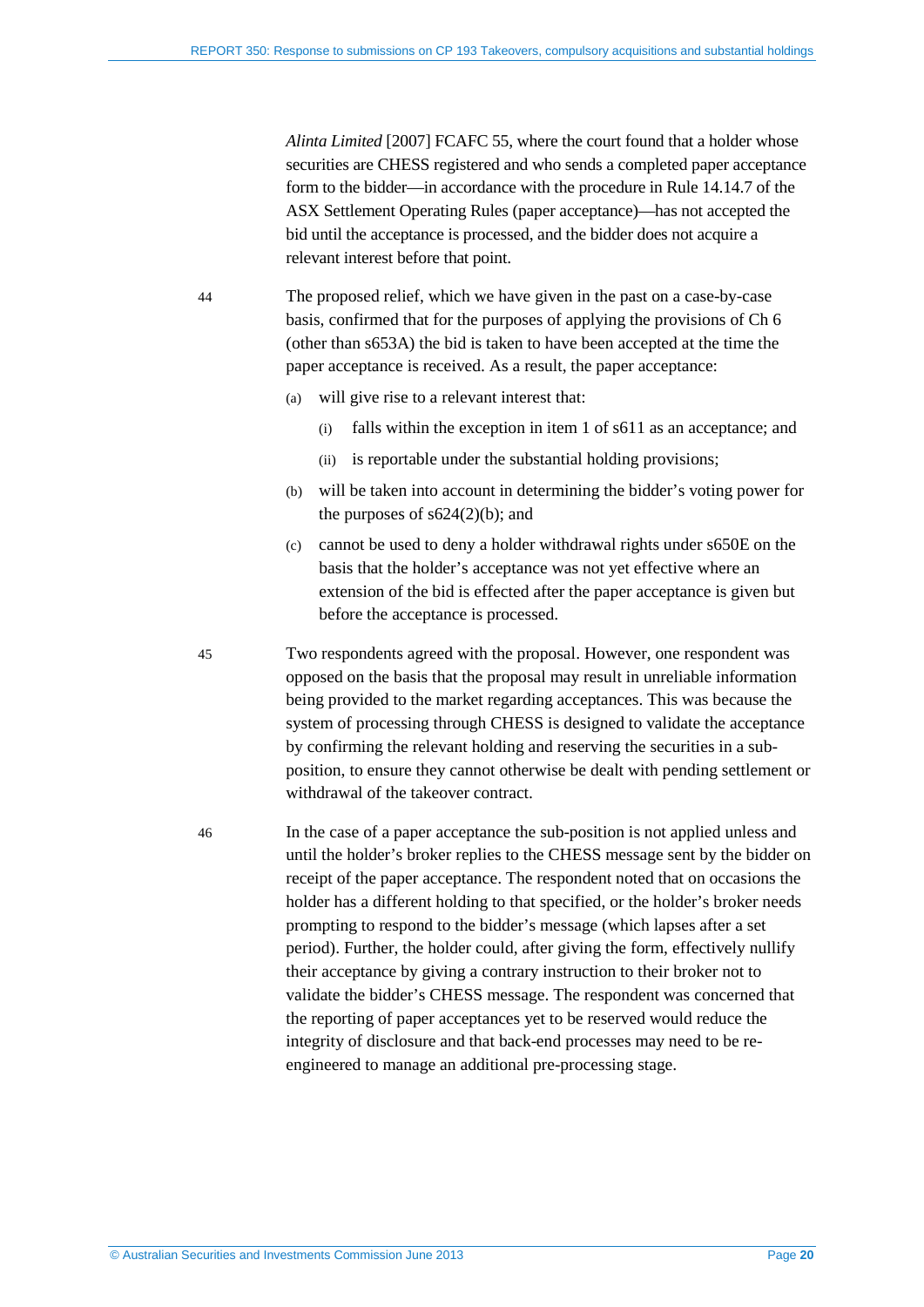#### *ASIC's response*

We have decided to proceed with the modification as proposed.

Importantly, the modification does not apply to s653A and is not designed to affect the process under the ASX Settlement Operating Rules for processing acceptances or the common law rules of offer and acceptance. Our modification deems a relevant holder to have accepted only for the purposes of applying the provisions in Ch 6 (and 6C)—that is, by assuming a holder has accepted in determining, for example, whether the holder has a withdrawal right or whether a relevant interest arises.

While we note the particular issues raised about the integrity of information provided to the market regarding acceptances, we consider that it is appropriate for a bidder to nonetheless report to the market instructions given to it by a holder, or a person entitled to give good title to bid class securities, during the course of the bid. The reporting regime for substantial holdings, which is based on the relevant interest concept, frequently requires the disclosure of voting power to the market that arises from arrangements less certain than concluded contracts for sale and which may be withdrawn or terminated at the discretion of one party (e.g. the reporting regime regarding acceptances tendered into an acceptance facility, discussed in RG 9.490–RG 9.496). We consider the reporting of paper acceptances is therefore consistent with this regime.

We expect a bidder will make appropriate inquiries about paper acceptances that appear irregular. A bidder must take into account similar considerations when determining whether an acceptance is genuine and effective in relation to securities held on the issuer-sponsored subregister. In a substantial holding notice the bidder may also need to distinguish between processed and unprocessed acceptances in fully describing the nature of the relevant interests it is reporting.

## <span id="page-20-0"></span>**Acceptance facilities**

47 In CP 193 we proposed to issue a new class order to confirm that a bidder does not acquire a relevant interest in securities, and therefore possibly breach s606, as a result of a holder tendering into an acceptance facility. One of the terms of the relief we proposed is that, where a facility is only open to institutional holders rather than all holders (an institutional acceptance facility), participation in the institutional acceptance facility must be restricted to institutional holders who are, in fact, restricted by their investment mandate and have provided written certification to this effect to the facility agent.

48 While the relief was generally supported overall, a number of respondents disagreed with this term. In particular, they variously noted: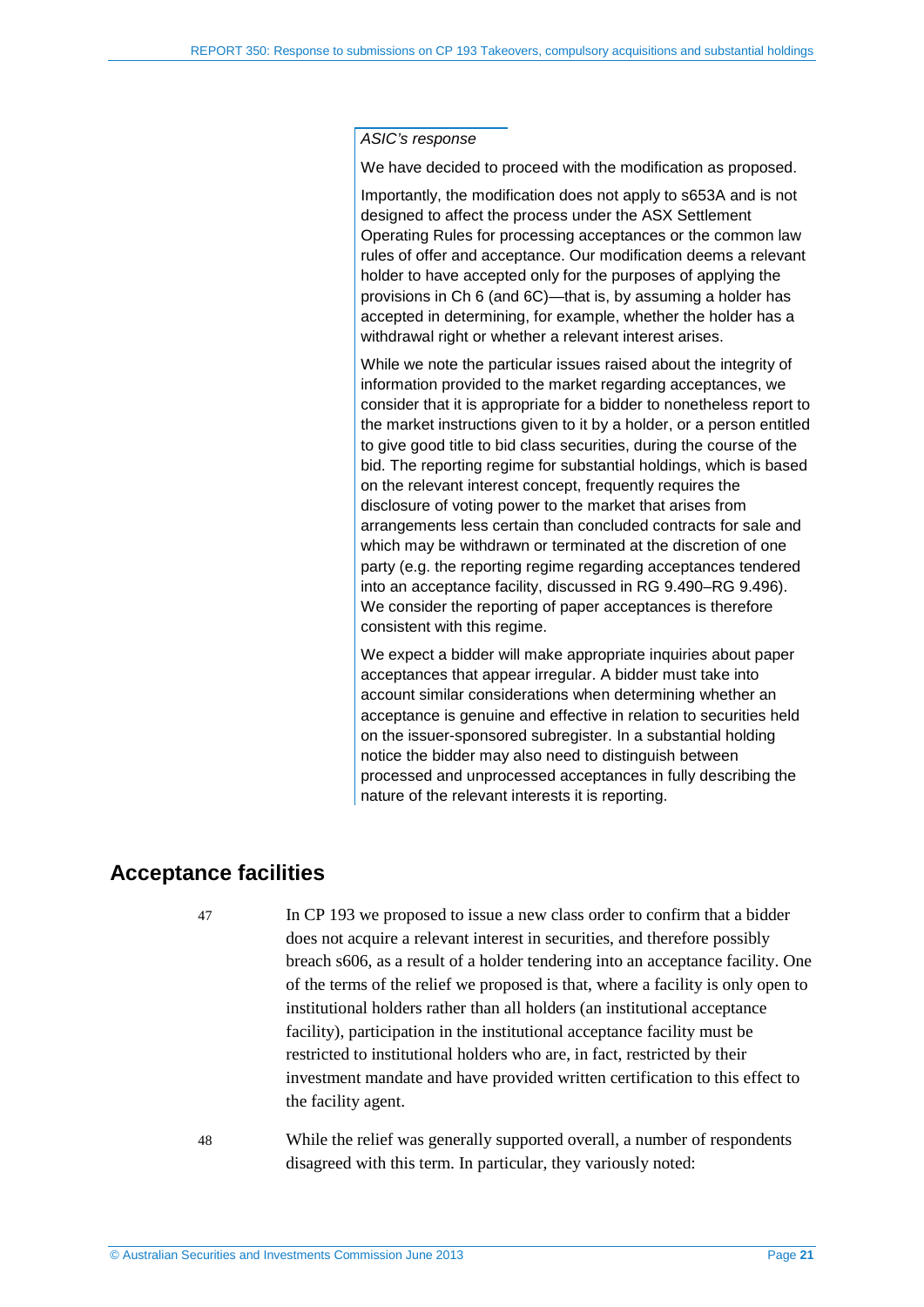- (a) institutional mandates are not the only reason institutions do not accept bids—many simply are disinclined to accept a conditional bid;
- (b) the Takeovers Panel in *Patrick Corporation Limited 03* [2006] ATP 12 took the view that institutional acceptance facilities do not involve discriminatory or collateral benefits or offend the equality principle in s602(c); and
- (c) the proposal will result in institutional acceptance facilities either being used less often (denying the market information about institutional views and potentially preventing otherwise well-priced bids from succeeding) or an increase in the use of retail acceptance facilities (which is often undesirable given the potential for confusion on the part of retail holders about the nature of the facility and the need for the facility agent to have a Australian financial service (AFS) licence authorising them to provide services to retail clients).
- 49 Attachment 3 to CP 193 also provided new guidance on when we may give case-by-case relief so that, for the purposes of s624(2)(b) only, if a bidder has established an acceptance facility, the bidder is taken to have voting power in securities that are the subject of the facility as soon as it gives notice triggering the release of the acceptance and instructions by the facility agent (automatic extension relief).
- 50 Generally we received feedback that we should grant automatic extension relief by way of class order, rather than on a case-by-case basis.

#### *ASIC's response*

In response to the feedback received we have included relevant interest relief for acceptance facilities in Class Order [CO 13/520] *Relevant interests, voting power and exceptions to the general prohibition*, without generally requiring that institutional acceptance facilities are limited to institutions restricted by their investment mandates. We have, however, required the facility to be open to all holders in the case of an unconditional bid.

This means that a bidder will be able to establish an acceptance facility that is only open to specified holders (such as institutional holders) where the bid is conditional. When the bid is unconditional, the acceptance facility will need to be open to all holders. However, RG 9 also indicates that in exceptional cases we may give case-by-case relief for acceptance facilities that do not fall within the parameters of the class order.

We consider that this position somewhat addresses the concerns raised by respondents that institutional caution in relation to conditionality in particular may prevent an otherwise attractive offer from succeeding, potentially to the detriment of all target holders, but also ensures equality of opportunity in the case of unconditional bids where a facility is established to allow holders to register acceptances conditional on a particular level of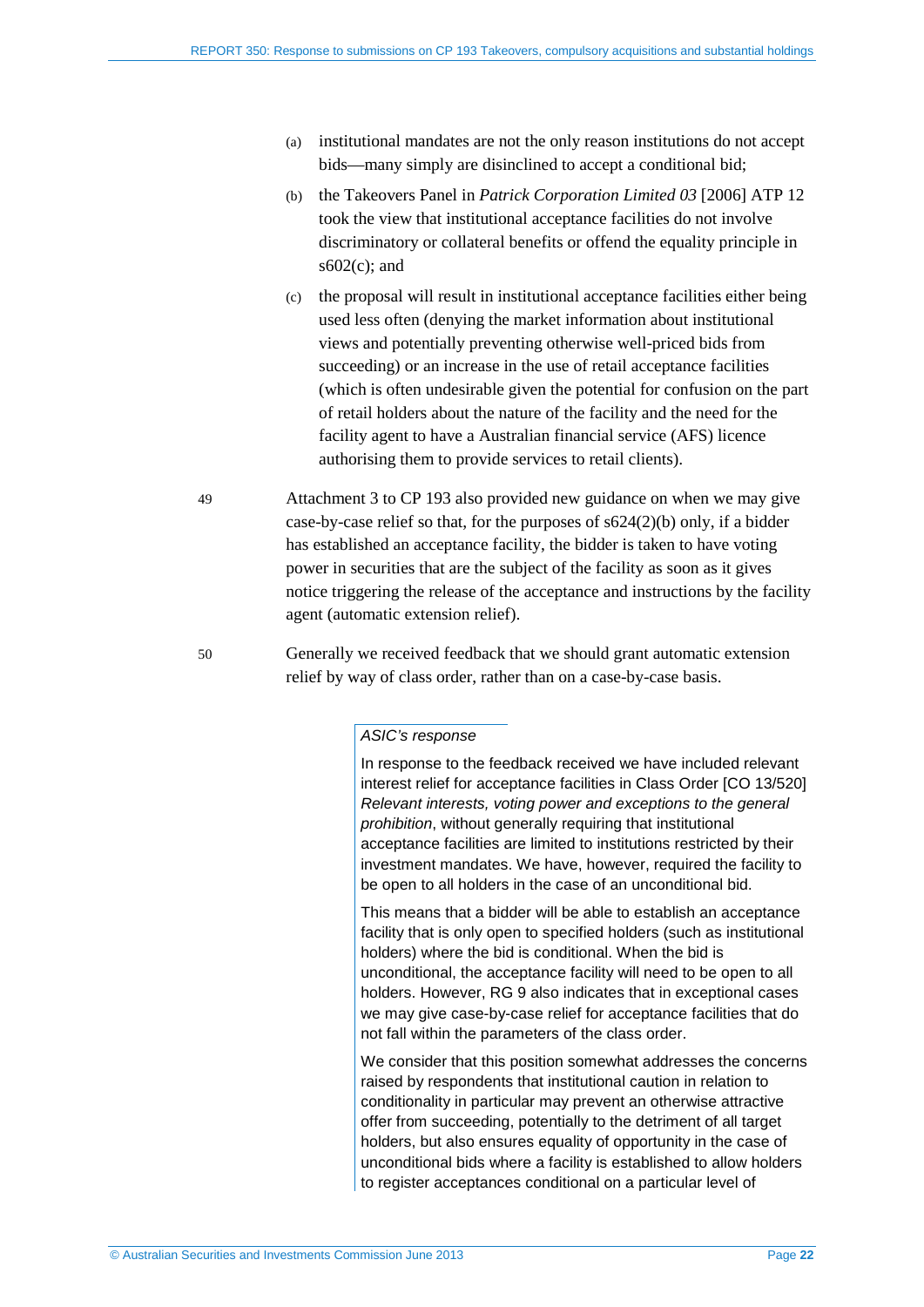acceptances being achieved (e.g. where higher consideration is available at that level). This position also addresses the concerns that, contrary to the conclusion in *Patrick Corporation Limited 03*, institutional acceptance facilities do involve a selective benefit.

Based on the feedback received, we have also decided to grant automatic extension relief by way of class order modification rather than on a case-by-case basis: see [CO 13/521]. This relief is subject to certain conditions, including that the acceptance facility must meet the requirements for relevant interest relief in [CO 13/520] and that the bidder's s630(3) notice must include a statement that it has elected to rely on the relief and a description of its effect.

## <span id="page-22-0"></span>**Joint bid relief for joint schemes of arrangement**

51 Attachment 3 to CP 193 broadens our policy to provide relief for joint bids structured as schemes of arrangement on conditions equivalent to those imposed on joint bids structured as takeovers. This involved updates to reflect that we will:

- (a) provide relief for joint arrangements that proceed by way of scheme on similar terms—adjusting for differences in the scheme process where appropriate; and
- (b) in certain circumstances, require joint bidders and proponents to not vote against a higher rival scheme as well as matching or accepting a higher rival bid.
- 52 We received mixed feedback supporting our proposal to extend our joint bids policy to recognise the role of schemes of arrangement as an alternative vehicle for a control transaction. One respondent suggested that we should not impose the 'match and accept' condition where one party already has control of the target.
- 53 A number of respondents also raised the issue of recent joint schemes that have proceeded without relief by making their arrangements conditional on item 7 approval (to be sought at the scheme meeting) and relying on s609(7) in the interim. It was suggested that we should provide further guidance on when we will extend the maximum three-month period, as set out in s609(7), a scheme proponent can rely on, to help with a scheme's tight timeframe.

#### *ASIC's response*

In response to the feedback received, we have incorporated further guidance to state that we may not impose a 'match and accept' condition where one joint bidder controls over 50% of the target: see RG 9.542.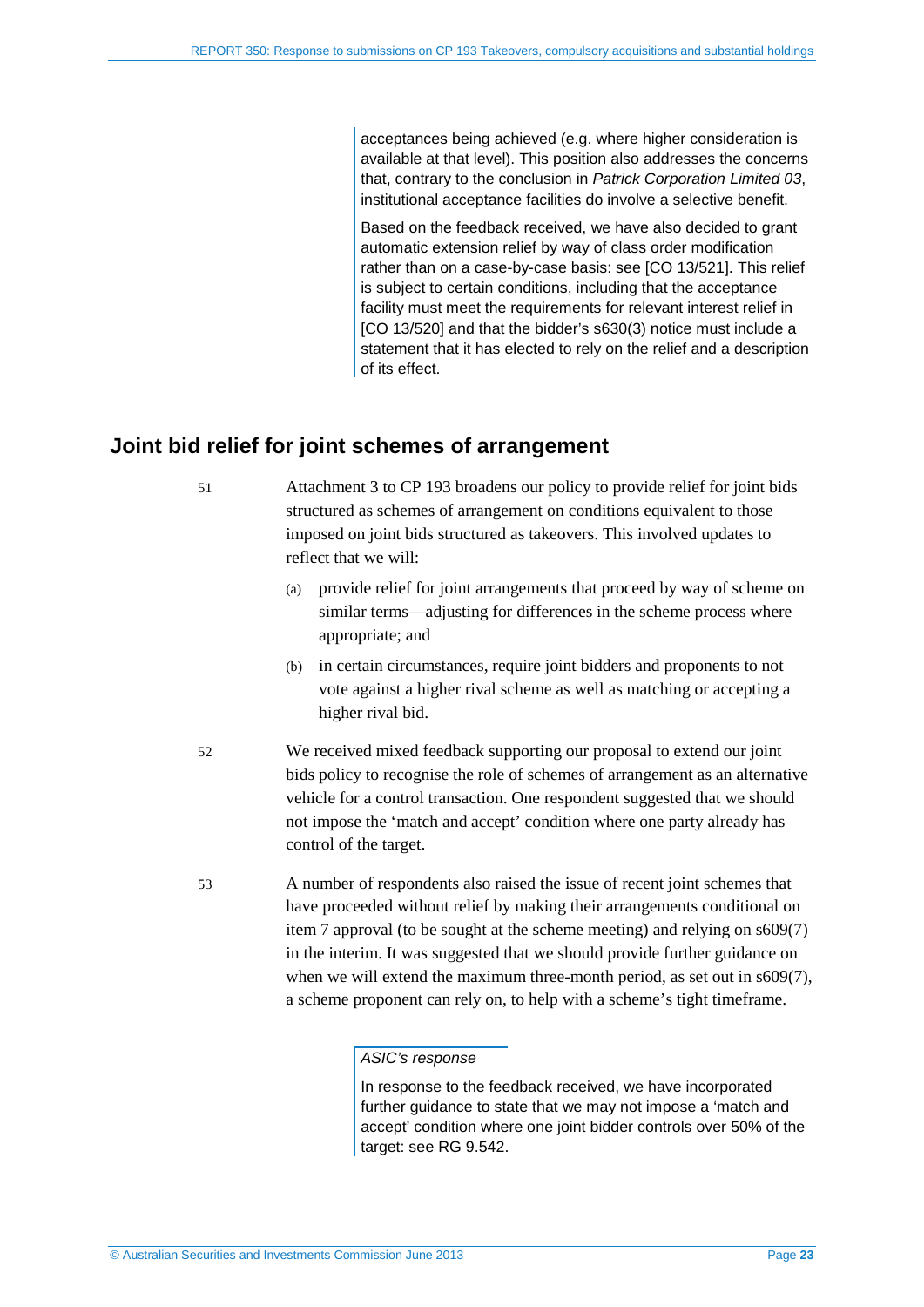We have also included guidance at RG 9.546–RG 9.550 on our position on joint bidders who seek to rely on s609(7). In particular, we may take regulatory action, including applying to the Takeovers Panel, when joint bidders rely on s609(7) to avoid our conditions of relief. This recognises that the fact joint bid or scheme arrangements are made subject to approval under item 7 does not, in practice, alter the potential deterrent effect that the arrangements may have in discouraging rival bids and any resulting auction for control of the target in the period during which the joint bidders or proponents are relying on s609(7). It is this potential deterrent effect that the protections in our relief are designed to address and that may otherwise be contrary to the efficient market principles in s602(a).

We will consider requests for relief to extend the maximum threemonth period during which s609(7) may apply to joint bid or scheme arrangements. When granting relief, we will apply the same considerations and conditions as if we were considering relief for arrangements not subject to item 7 approval.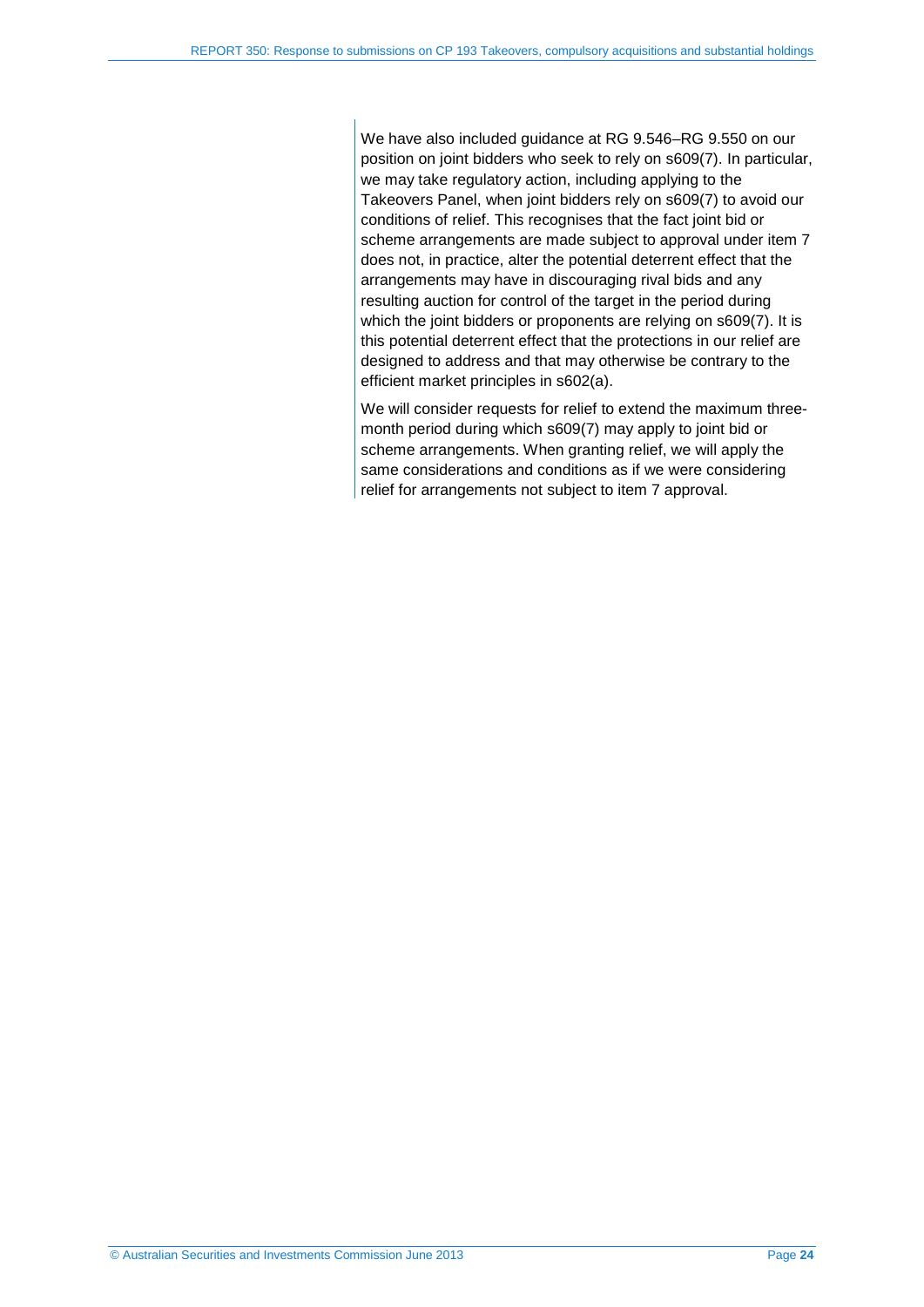## <span id="page-24-0"></span>**E Compulsory acquisitions and buyouts**

#### **Key points**

Respondents were generally supportive of our updated guidance on compulsory acquisitions and buyouts.

We received feedback suggesting that we should:

- modify the 75% acquisition test in  $s661A(1)(b)(ii)$ ;
- give class order relief or indicate when we may be prepared to give individual relief for employee performance rights to be made the subject of a takeover or compulsory acquisition; and
- modify the general compulsory acquisition and post-bid buyout provisions for convertible securities, so that the buyout process is delayed until it is clear that general compulsory acquisition will not proceed.

## <span id="page-24-1"></span>**The 75% acquisition test**

| 54 | One of the threshold tests for post-bid compulsory acquisition in<br>$s661A(1)(b)(ii)$ is that a bidder must 'acquire' at least 75% of the securities it<br>offered to acquire under the bid. |
|----|-----------------------------------------------------------------------------------------------------------------------------------------------------------------------------------------------|
| 55 | One respondent suggested that we should:                                                                                                                                                      |
|    | modify this test so that it only requires a person to 'acquire relevant<br>(a)<br>interests in' at least 75% of the securities; and                                                           |
|    | make consequential changes to our class order relief so that, for the<br>(b)                                                                                                                  |

purposes of this test, the restricted definition of a relevant interest effected by s661A(2) applies.

The respondent noted that, in rare cases, the broader requirement to 'acquire' the securities may affect a bidder who did not start the bid with a significant holding in the target.

*ASIC's response*

In our view the 75% acquisition test requires a bidder to do more than merely obtain a relevant interest in securities: see also s661A(4)(d). In most cases the application of the test will be straightforward because, due to the prohibition on collateral benefits, there are generally only two ways a bidder can acquire securities it offered to purchase under the bid: through the bid and on-market.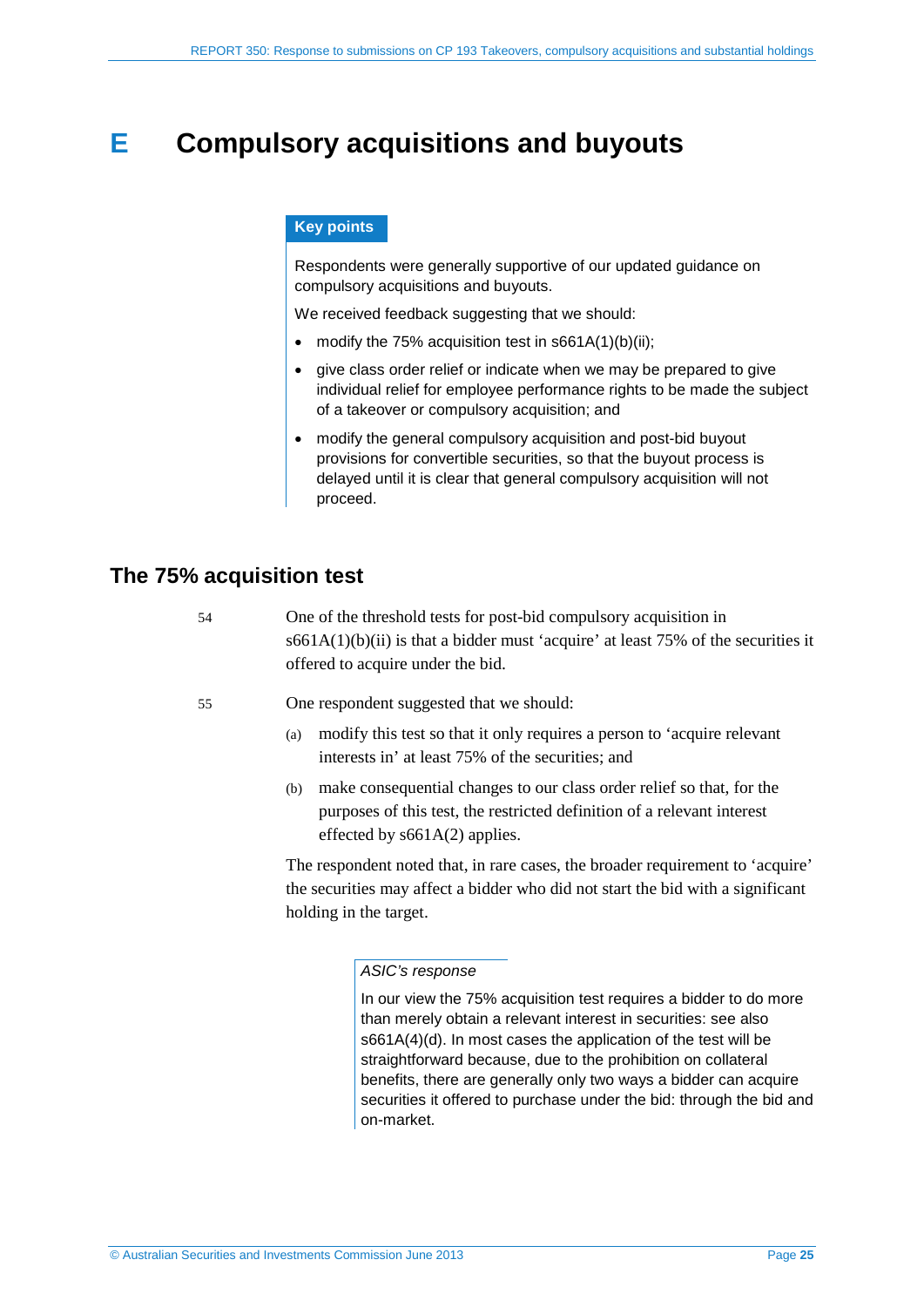We have decided not to modify the operation of the 75% acquisition test so that it applies instead to the acquisition of a relevant interest. This is because:

- the cases when the test may create unreasonable difficulties for a bidder are rare;
- on the other hand, relaxing the test could potentially lead to its abuse or other unintended consequences (e.g. the bidder satisfying the test on the basis of arrangements that, while giving rise to a relevant interest, do not in substance involve the final purchase of the securities by the bidder); and
- in appropriate cases, a bidder is able to seek case-by-case relief from ASIC.

A key rationale for applying the 75% acquisition test, in addition to the 90% relevant interest test, is to ensure that overwhelming acceptance of the bid terms is demonstrated, in particular, in cases where the bidder and its associates commence the bid with a significant holding. It is in these cases that it is clearest that the 90% relevant interest test alone may be insufficient to ensure overwhelming acceptance is demonstrated.

However, in the rare cases where a bidder who does not start with a significant holding is nonetheless unable to demonstrate the acquisition of more than 75% of securities, the reasons for the bidder being unable to do so may also, in some cases, mean that the bidder's offer has not received overwhelming acceptance. Accordingly, it is preferable that the question of whether compulsory acquisition rights should be available in these circumstances is considered on a case-by-case basis by a bidder seeking appropriate relief.

## <span id="page-25-0"></span>**Employee performance rights**

- 56 A number of respondents noted that certain employee performance rights may be derivatives rather than securities. As a result, performance rights may not be able to be made the subject of a takeover or compulsory acquisition.
- 57 One respondent suggested that we should modify the Corporations Act, or indicate that we may provide case-by-case relief, to treat employee performance rights the same as employee options for the purposes of Ch 6. Another respondent suggested class order or case-by-case relief should be available to extend the general compulsory acquisition provisions in Pt 6A.2 to employee performance rights.

#### *ASIC's response*

We have included new guidance in Regulatory Guide 10 *Compulsory acquisitions and buyouts* (RG 10) stating that we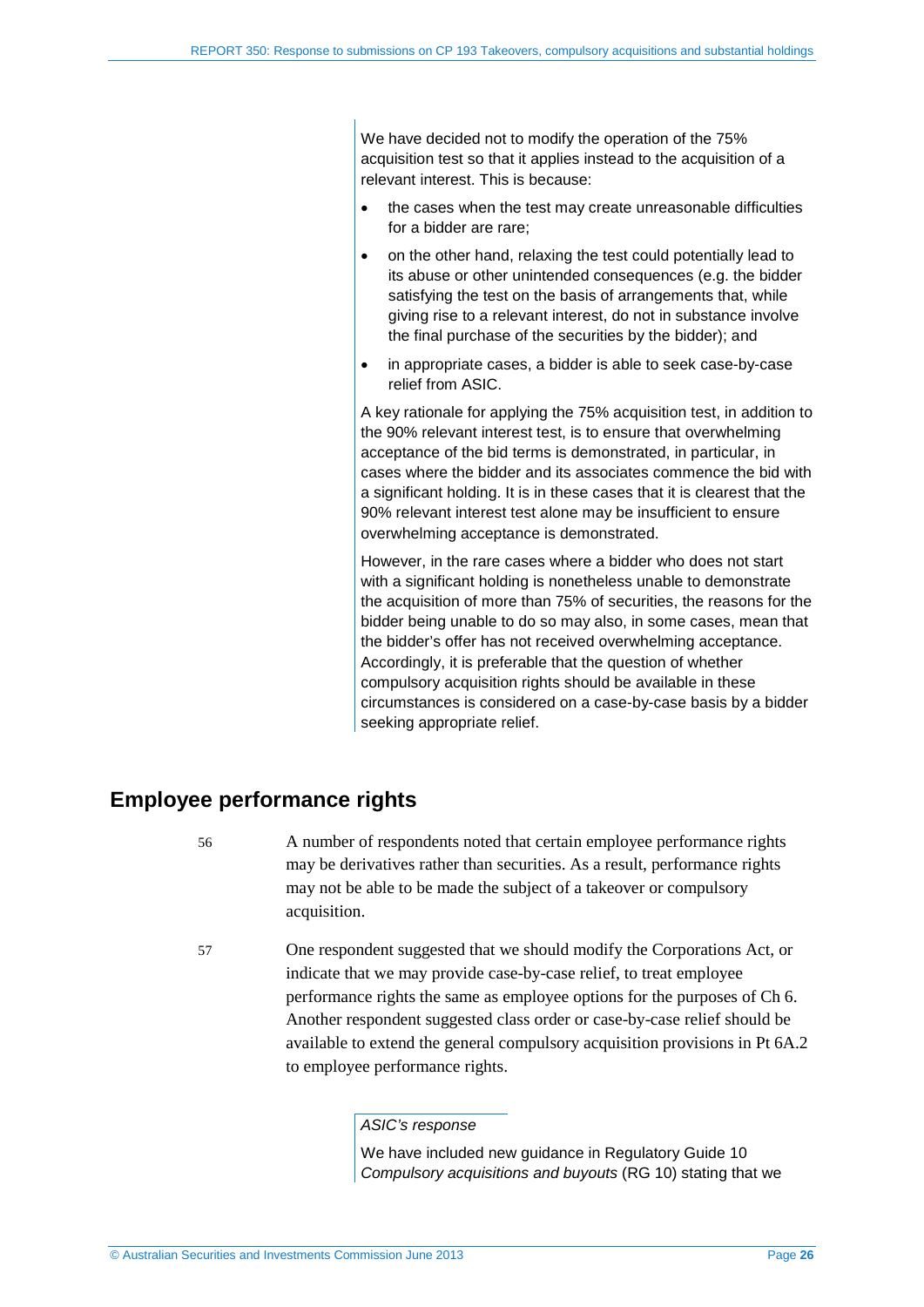may grant relief to allow a person who is a 90% holder under s664A(2) in relation to each class of shares or interests that may be issued under an employee performance right to compulsorily acquire the performance rights.

The terms of employee performance rights will often mean that rights to be issued new securities vest when a change of control occurs. As a result we do not anticipate that this relief will frequently be required. However, in appropriate cases our relief may give a level of certainty to a bidder seeking to acquire all of the voting shares or interests in an entity and all of the entity's obligations to issue new voting shares or interests.

We have not modified Ch 6 to apply to employee performance rights that are not securities at this time. However, we note that where new bid class securities are issued by the target after the s633(2) date as a result of the vesting of employee performance rights, the bidder may seek relief to extend its bid to those securities in accordance with our existing policy at RG 9.60– RG 9.63.

## <span id="page-26-0"></span>**General compulsory acquisition and post-bid buyout of convertible securities**

58 In CP 193 we invited comments on our guidance in draft Regulatory Guide 000 *Compulsory acquisitions and buyouts* regarding the interaction of the requirements of the general compulsory acquisition and post-bid buyout provisions in relation to convertible securities. In particular, our new guidance confirmed that we will not generally give relief from the post-bid buyout provisions in Div 3 of Pt 6A.1 in relation to convertible securities to a bidder who seeks to acquire the convertible securities under general compulsory acquisition. This differs from our position where both the postbid compulsory acquisition and post-bid buyout provisions apply to bid class securities, because:

- (a) in the case of a post bid buyout of bid class securities there is no right to be bought out on terms other than the terms offered under the post-bid compulsory acquisition; and
- (b) there may be value in the buyout right available to convertible security holders even when a 90% holder is seeking to utilise general compulsory acquisition, because a court can determine the buyout price and the general compulsory acquisition may not proceed.

59 One respondent agreed with our proposed policy position. However, another respondent raised concerns that the need to give both a compulsory acquisition and buyout notice would confuse holders and that instead we should modify the provisions so that the buyout process is delayed until it is clear that general compulsory acquisition will not proceed.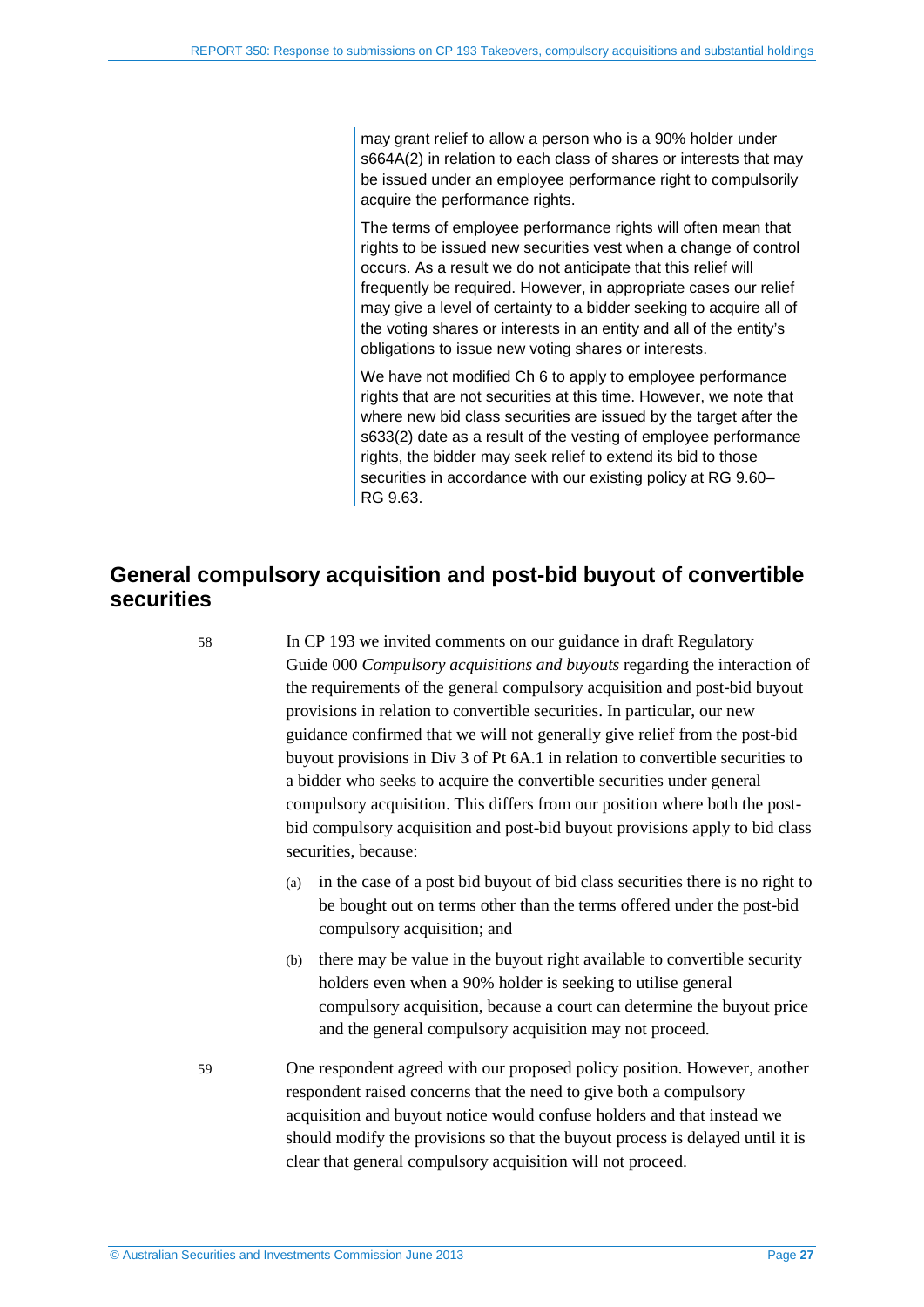#### *ASIC's response*

As stated at RG 10.154, in accordance with the requirement to include in the notice of compulsory acquisition all information material to deciding whether or not to object, the holders of convertible securities the subject of general compulsory acquisition will generally need to be informed of any prevailing buyout rights: s664C(1)(e).

As such, where the buyout and compulsory acquisition processes overlap, there is an obligation on bidders to fully and clearly explain both processes involved so that holders are able to make an informed decision and are not misled: s670A(1)(e). Where clear explanations are given, holders should not be confused merely because they receive the two notices in prescribed form relating to the separate compulsory acquisition and buyout processes.

Given this, we do not consider the balance of regulatory convenience necessitates delaying a convertible holder's access to their right to be bought out.